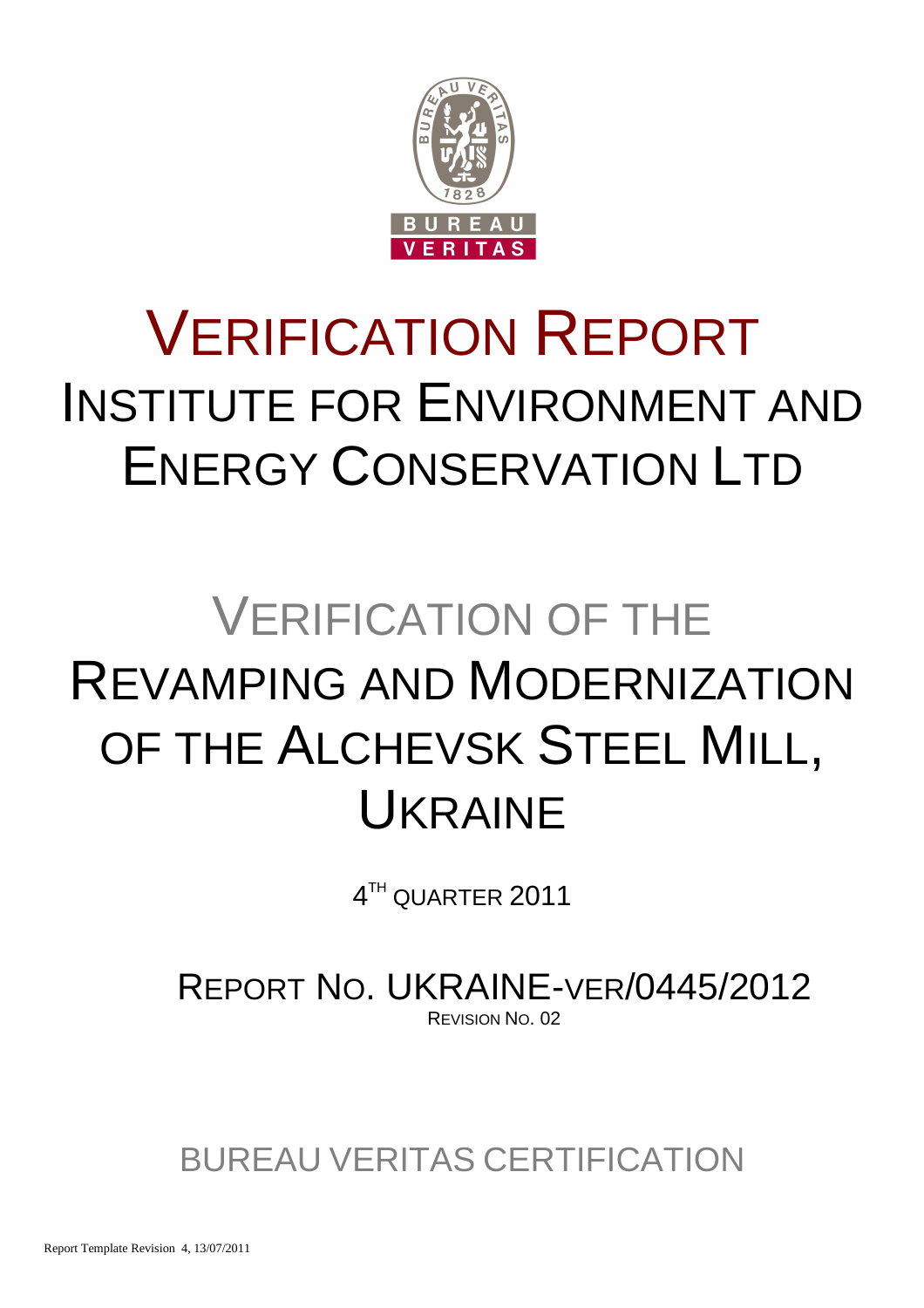

#### VERIFICATION REPORT

| Date of first issue:<br>11/04/2012                                                                                                                                                                                                                                                                                                                                                                                                                                                                                                                                                                                                                                                                                                                                                                                                                                                                                                                                |                        | Organizational unit:<br><b>SAS</b> | <b>Bureau Veritas Certification Holding</b>                              |                                             |  |  |
|-------------------------------------------------------------------------------------------------------------------------------------------------------------------------------------------------------------------------------------------------------------------------------------------------------------------------------------------------------------------------------------------------------------------------------------------------------------------------------------------------------------------------------------------------------------------------------------------------------------------------------------------------------------------------------------------------------------------------------------------------------------------------------------------------------------------------------------------------------------------------------------------------------------------------------------------------------------------|------------------------|------------------------------------|--------------------------------------------------------------------------|---------------------------------------------|--|--|
| Client:<br>Institute for Environment and Energy<br><b>Conservation Ltd</b>                                                                                                                                                                                                                                                                                                                                                                                                                                                                                                                                                                                                                                                                                                                                                                                                                                                                                        |                        | Client ref.:<br>Vasyl Vovchak      |                                                                          |                                             |  |  |
| Summary:<br>Bureau Veritas Certification has made the periodic verification of the fourth quarter of 2011 of the "Revamping<br>and modernization of the Alchevsk Steel Mill, Ukraine", JI Registration Reference Number UA 1000022, project<br>of Institute for Environment and Energy Conservation located in Alchevsk, Lugansk region, Ukraine and<br>applying JI specific approach, on the basis of UNFCCC criteria for the JI, as well as criteria given to provide for<br>consistent project operations, monitoring and reporting. UNFCCC criteria refer to Article 6 of the Kyoto<br>Protocol, the JI rules and modalities and the subsequent decisions by the JI Supervisory Committee, as well as<br>the host country criteria.                                                                                                                                                                                                                           |                        |                                    |                                                                          |                                             |  |  |
| The verification scope is defined as a periodic independent review and ex post determination by the Accredited<br>Independent Entity of the monitored reductions in GHG emissions during defined verification period, and<br>consisted of the following three phases: i) desk review of the monitoring report against the project design and<br>monitoring plan; ii) follow-up interviews with project stakeholders; iii) resolution of outstanding issues and the<br>issuance of the final verification report and opinion. The overall verification, from Contract Review to<br>Verification Report & Opinion, was conducted using Bureau Veritas Certification internal procedures.                                                                                                                                                                                                                                                                            |                        |                                    |                                                                          |                                             |  |  |
| The first output of the verification process is a list of Clarification, Corrective Actions Requests, Forward<br>Actions Requests (CL, CAR and FAR), presented in Appendix A.                                                                                                                                                                                                                                                                                                                                                                                                                                                                                                                                                                                                                                                                                                                                                                                     |                        |                                    |                                                                          |                                             |  |  |
| In summary, Bureau Veritas Certification confirms that the project is implemented as per determined changes<br>to the monitoring plan that took place while verification of the monitoring period 01/04/2011-30/06/2011 (refer<br>to Verification report No. UKRAINE-ver/0321/2011 issued by BVCH). Installed equipment being essential for<br>generating emission reduction runs reliably and is calibrated appropriately. The monitoring system is in place<br>and the project is generating GHG emission reductions. The GHG emission reduction is calculated accurately<br>and without material errors, omissions, or misstatements, and the ERUs issued totalize 283 471 tonnes of<br>$CO2$ equivalent for the monitoring period 01/10/2011 - 31/12/2011.<br>Our opinion relates to the project's GHG emissions and resulting GHG emission reductions reported and<br>related to the approved project baseline and monitoring, and its associated documents. |                        |                                    |                                                                          |                                             |  |  |
| Report No.:                                                                                                                                                                                                                                                                                                                                                                                                                                                                                                                                                                                                                                                                                                                                                                                                                                                                                                                                                       | Subject Group:         |                                    |                                                                          |                                             |  |  |
| UKRAINE-ver/0445/2012                                                                                                                                                                                                                                                                                                                                                                                                                                                                                                                                                                                                                                                                                                                                                                                                                                                                                                                                             | JI                     |                                    | <b>Indexing terms</b>                                                    |                                             |  |  |
| Project title:<br>"Revamping and modernization of the Alchevsk<br>Steel Mill, Ukraine"<br>Work carried out by:                                                                                                                                                                                                                                                                                                                                                                                                                                                                                                                                                                                                                                                                                                                                                                                                                                                    | $\sqrt{ }$             |                                    | Climate Change, Kyoto Protocol, JI, Emission<br>Reductions, Verification |                                             |  |  |
| Oleg Skoblyk - Team Leader, Lead verifier<br>Olena Manziuk - Team Member, Verifier                                                                                                                                                                                                                                                                                                                                                                                                                                                                                                                                                                                                                                                                                                                                                                                                                                                                                |                        |                                    |                                                                          |                                             |  |  |
| Work reviewed by:                                                                                                                                                                                                                                                                                                                                                                                                                                                                                                                                                                                                                                                                                                                                                                                                                                                                                                                                                 |                        |                                    |                                                                          |                                             |  |  |
| Ivan Sokolov - Internal Technical Reviewer<br>Iullia Pylnova - Technical Specialist                                                                                                                                                                                                                                                                                                                                                                                                                                                                                                                                                                                                                                                                                                                                                                                                                                                                               |                        |                                    | $\bowtie$<br>Client or responsible organizational unit                   | No distribution without permission from the |  |  |
| Work approved by:<br>Ivan Sokolov - Operational Managery<br>tificatio)                                                                                                                                                                                                                                                                                                                                                                                                                                                                                                                                                                                                                                                                                                                                                                                                                                                                                            |                        |                                    | Limited distribution                                                     |                                             |  |  |
| Date of this revision:<br>Rev. No.:<br>02<br>17/04/2012                                                                                                                                                                                                                                                                                                                                                                                                                                                                                                                                                                                                                                                                                                                                                                                                                                                                                                           | Number of pages:<br>34 |                                    | Unrestricted distribution                                                |                                             |  |  |
|                                                                                                                                                                                                                                                                                                                                                                                                                                                                                                                                                                                                                                                                                                                                                                                                                                                                                                                                                                   |                        |                                    |                                                                          |                                             |  |  |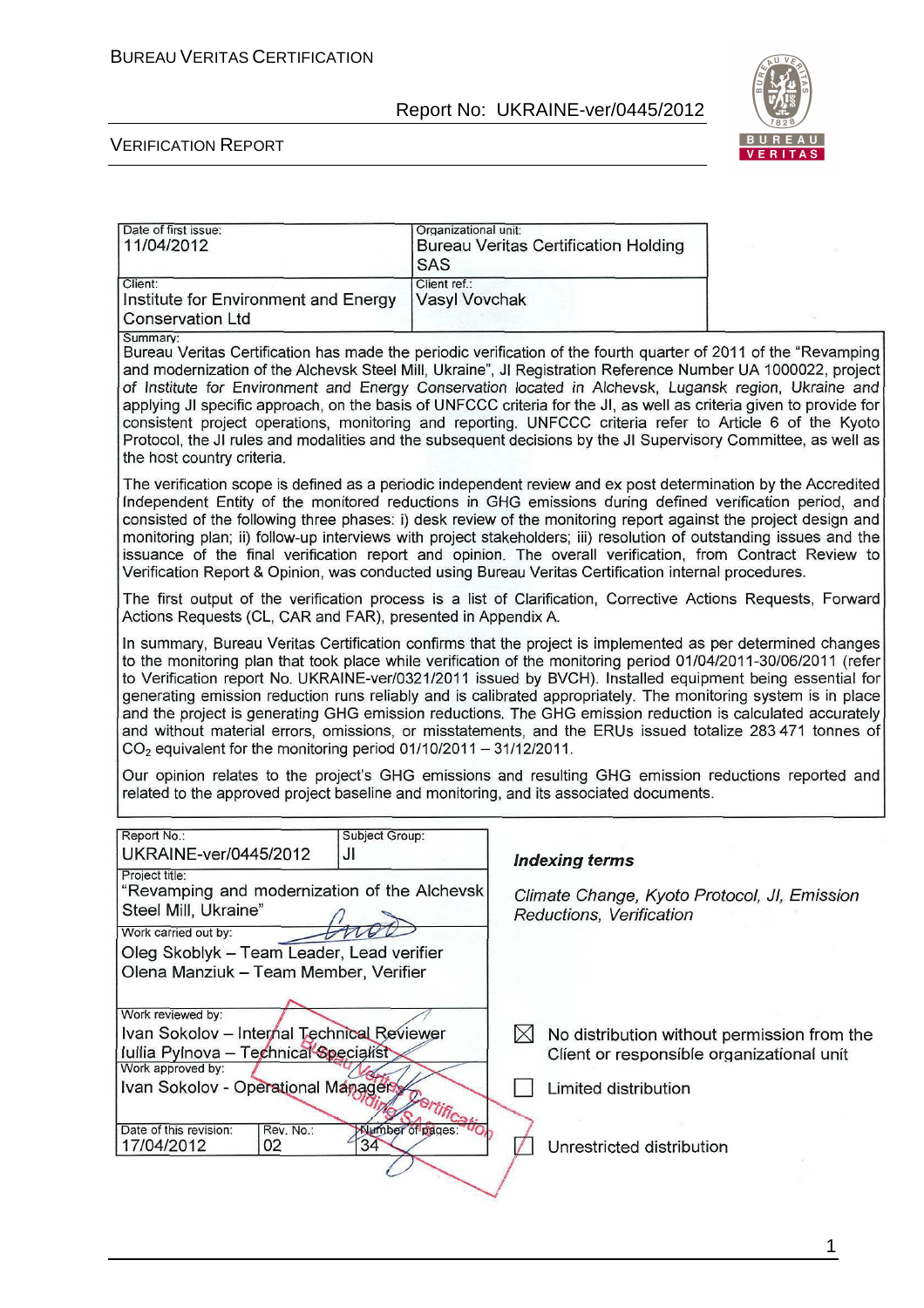

VERIFICATION REPORT

## **Table of Contents Page 2014**

| $\mathbf{1}$   |                                                                              | .3              |
|----------------|------------------------------------------------------------------------------|-----------------|
| 1.1            | Objective                                                                    | 3               |
| 1.2            | Scope                                                                        | 3               |
| 1.3            | <b>Verification Team</b>                                                     | 3               |
| $\overline{2}$ |                                                                              | $\overline{.4}$ |
| 2.1            | <b>Review of Documents</b>                                                   | $\overline{4}$  |
| 2.2            | Follow-up Interviews                                                         | 5               |
| 2.3            | Resolution of Clarification, Corrective and Forward Action<br>Requests       | 5               |
| 3              |                                                                              |                 |
| 3.1            | Remaining issues and FARs from previous verifications                        | 6               |
| 3.2            | Project approval by Parties involved (90-91)                                 | $\overline{7}$  |
| 3.3            | Project implementation (92-93)                                               | $\overline{7}$  |
| 3.4            | Compliance of the monitoring plan with the monitoring<br>methodology (94-98) | 9               |
| 3.5            | Revision of monitoring plan (99-100)                                         | 10              |
| 3.6            | Data management (101)                                                        | 11              |
| 3.7            | Verification regarding programmes of activities (102-110)                    | 12              |
| 4              |                                                                              |                 |
| 5              |                                                                              |                 |

APPENDIX A: VERIFICATION PROTOCOL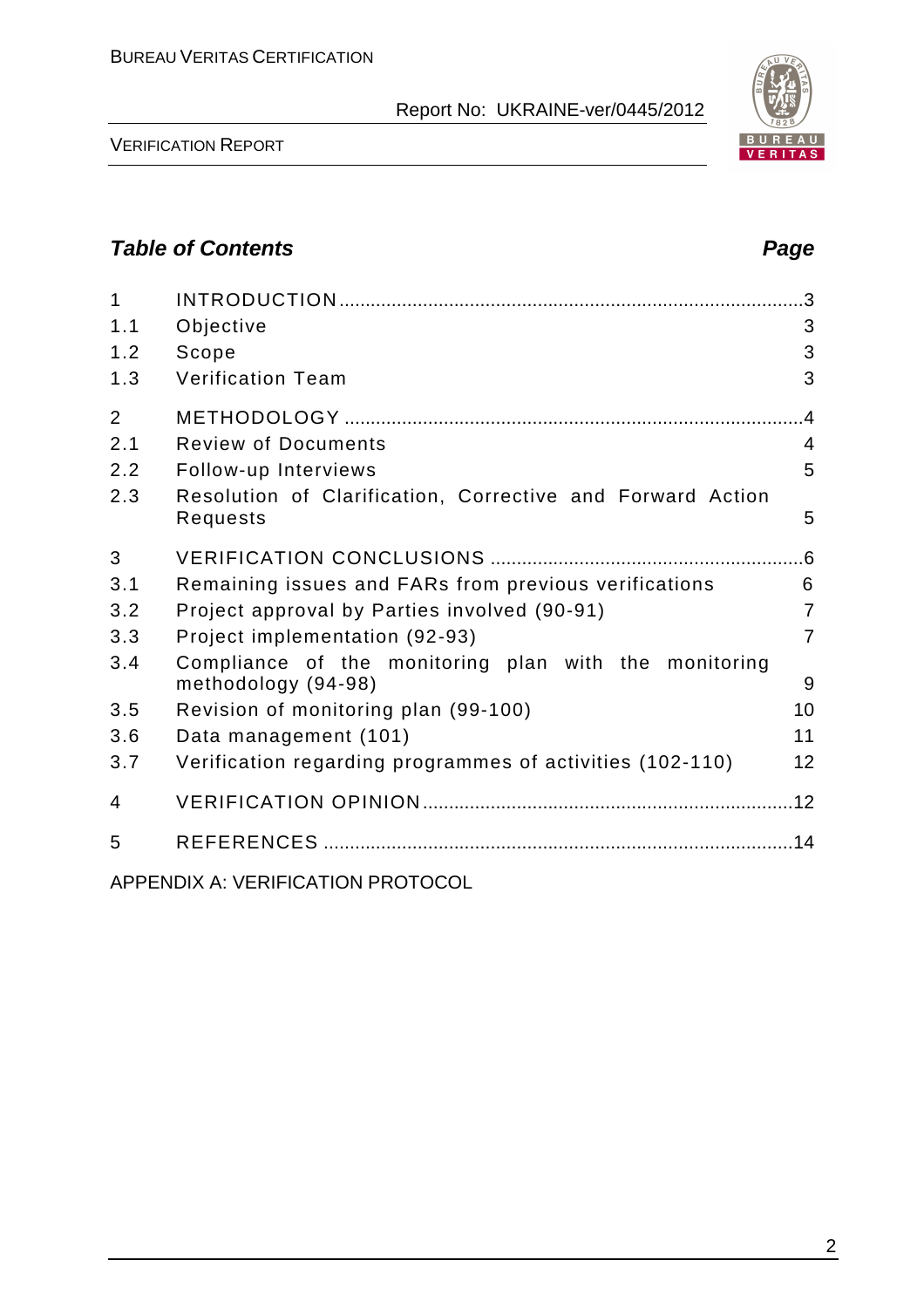

VERIFICATION REPORT

# **1 INTRODUCTION**

Institute for Environment and Energy Conservation Ltd has commissioned Bureau Veritas Certification to verify the emission reductions of its JI project "Revamping and modernization of the Alchevsk Steel Mill, Ukraine" (hereafter called "the project") at Alchevsk, Lugansk region, Ukraine.

This report summarizes the findings of the verification of the project, performed on the basis of UNFCCC criteria, as well as criteria given to provide for consistent project operations, monitoring and reporting.

# **1.1 Objective**

Verification is the periodic independent review and ex post determination by the Accredited Independent Entity (AIE) of the monitored reductions in greenhouse gases (GHG) emissions during defined verification period.

The objective of verification can be divided in Initial Verification and Periodic Verification.

UNFCCC criteria refer to Article 6 of the Kyoto Protocol, the JI rules and modalities and the subsequent decisions by the JI Supervisory Committee (JISC), as well as the host country criteria.

# **1.2 Scope**

Verification scope is defined as an independent and objective review and ex post determination by the Independent Accredited Entity (AIE) of the monitored reductions in GHG emissions. The verification is based on the submitted monitoring report and the determined project design document (PDD) including the project's baseline study and monitoring plan and other relevant documents. The information in these documents is reviewed against Kyoto Protocol requirements, UNFCCC rules and associated interpretations.

The verification is not meant to provide any consulting towards the Client. However, stated requests for clarifications and corrective actions may provide input for improvement of the project monitoring towards reductions in the GHG emissions.

#### **1.3 Verification Team**

The verification team consists of the following personnel: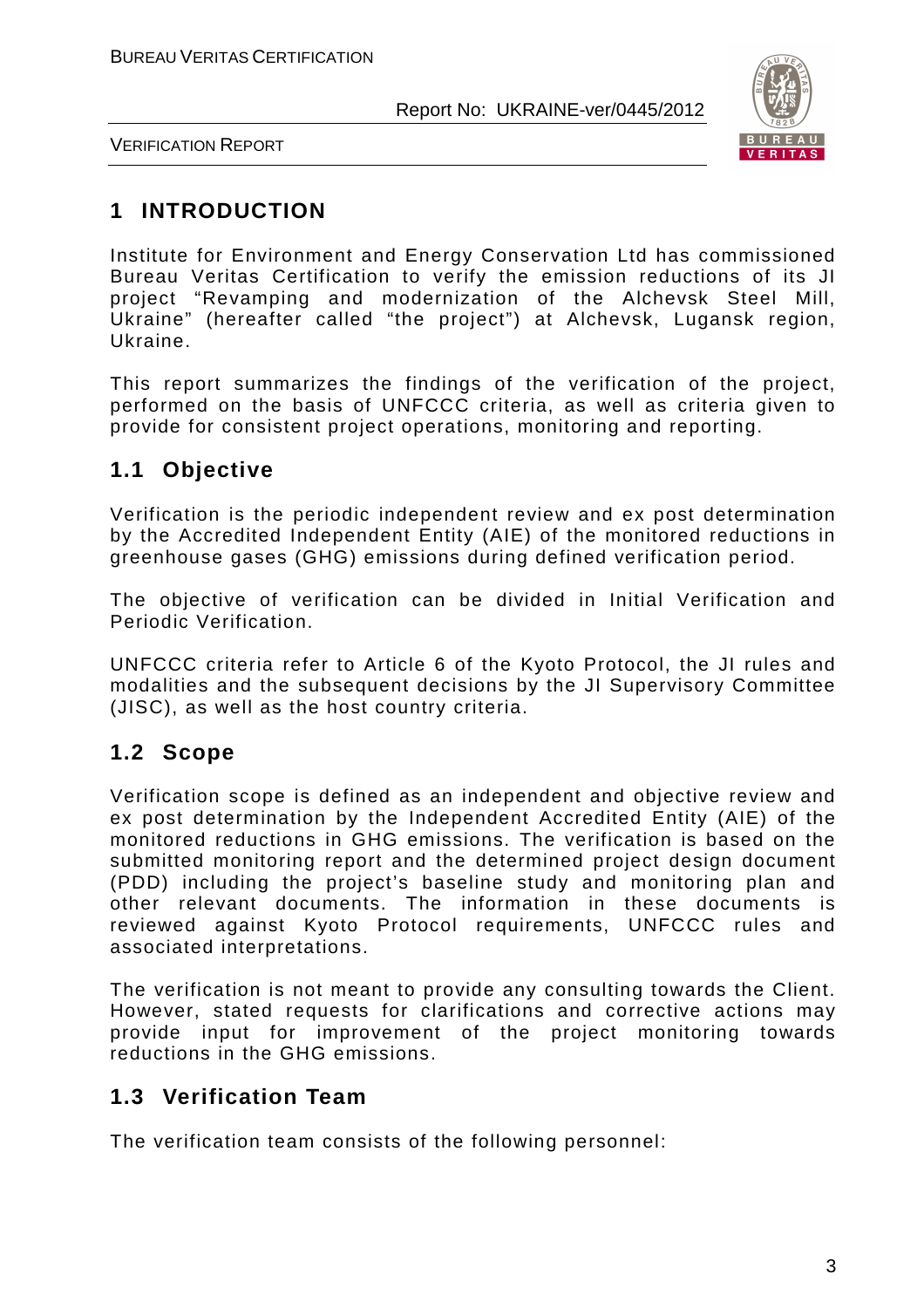

VERIFICATION REPORT

Oleg Skoblyk Bureau Veritas Certification Team Leader, Climate Change Lead Verifier

Olena Manziuk Bureau Veritas Certification Team member, Climate Change Verifier

This verification report was reviewed by:

Ivan Sokolov Bureau Veritas Certification, Internal Technical Reviewer

Iullia Pylnova Bureau Veritas Certification Technical Specialist

# **2 METHODOLOGY**

The overall verification, from Contract Review to Verification Report and Verification Opinion, was conducted using Bureau Veritas Certification internal procedures.

In order to ensure transparency, a verification protocol was customized for the project, according to the version 01 of the Joint Implementation Determination and Verification Manual, issued by the Joint Implementation Supervisory Committee at its 19 meeting on 04/12/2009. The protocol shows, in a transparent manner, criteria (requirements), means of verification and the results from verifying the identified criteria. The verification protocol serves the following purposes:

- It organizes, details and clarifies the requirements a JI project is expected to meet;
- It ensures a transparent verification process where the verifier will document how a particular requirement has been verified and the result of the verification.

The completed determination protocol is enclosed in Appendix A to this Verification Report.

#### **2.1 Review of Documents**

The Monitoring Report (MR) submitted by Institute for Environment and Energy Conservation Ltd and additional background documents related to the project design and baseline, i.e. country Law, Project Design Document (PDD), and Guidance on criteria for baseline setting and monitoring, Host party criteria, Kyoto Protocol, Clarifications on verification requirements to be checked by an Accredited Independent Entity were reviewed.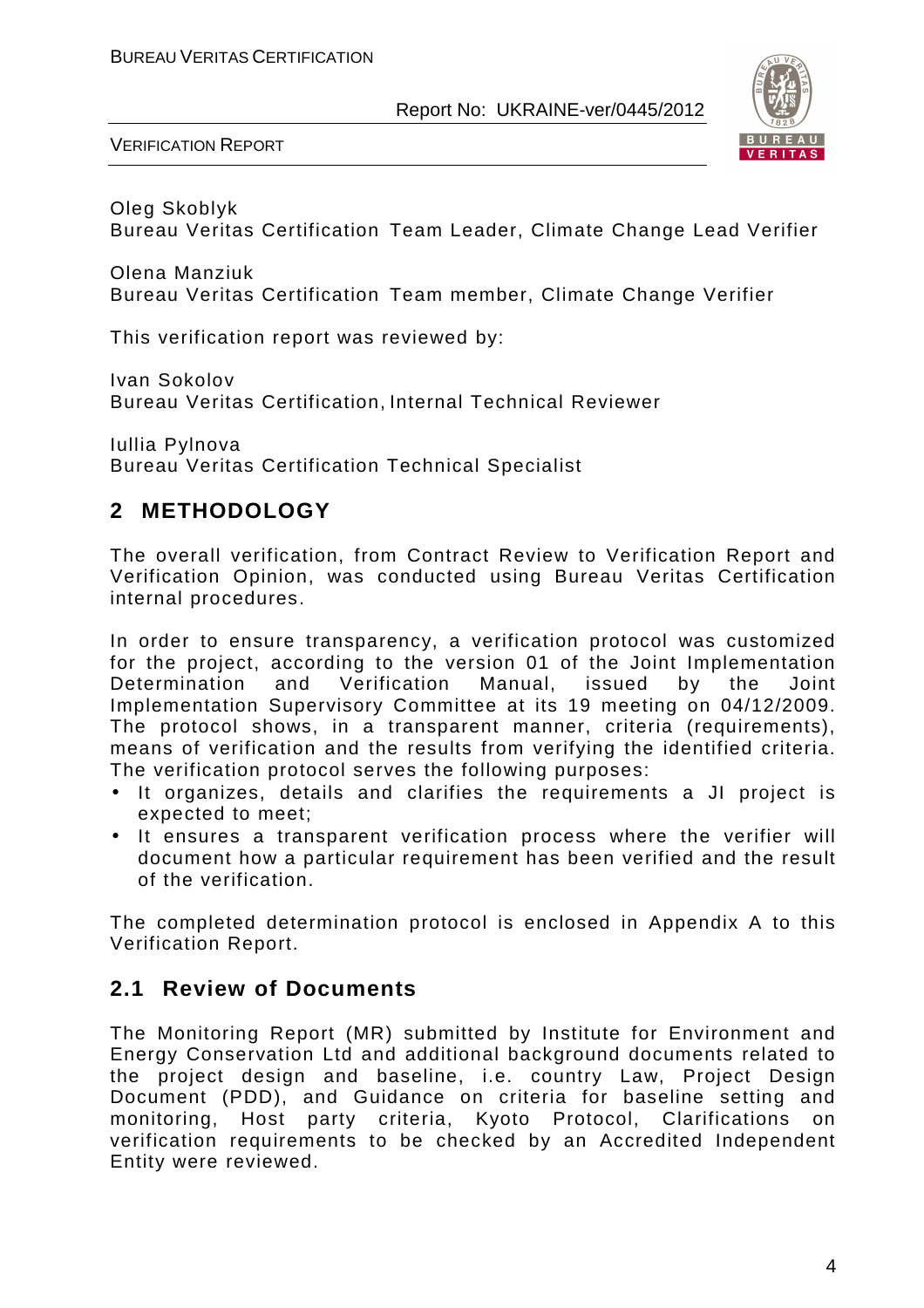

VERIFICATION REPORT

The verification findings presented in this report relate to the Monitoring Report version 1 dated 23/02/2012, Monitoring Report version 2 dated 29/03/2012, and project as described in the determined PDD.

# **2.2 Follow-up Interviews**

On 15/03/2012 during site visit Bureau Veritas Certification performed interviews with project stakeholders to confirm selected information and to resolve issues identified in the document review. Representatives of Institute for Environment and Energy Conservation Ltd and PJSC "Alchevsk Iron and Steel Works" were interviewed (see documents Category 2 of section 5 References of this report). The main topics of the interviews are summarized in Table 1.

| <b>Interviewed</b><br>organization            | <b>Interview topics</b>                                          |
|-----------------------------------------------|------------------------------------------------------------------|
| PJSC "Alchevsk Iron                           | $\triangleright$ Organizational structure                        |
| and Steel Works"                              | $\triangleright$ Responsibilities and authorities                |
|                                               | $\triangleright$ Training of personnel                           |
|                                               | $\triangleright$ Quality management procedures and<br>technology |
|                                               | $\triangleright$ Implementation of equipment (records)           |
|                                               | $\triangleright$ Metering equipment control                      |
|                                               | $\triangleright$ Metering record keeping system, database        |
|                                               | $\triangleright$ Monitoring procedure                            |
| Institute for                                 | $\triangleright$ Baseline methodology                            |
| Environment and<br><b>Energy Conservation</b> | $\triangleright$ Monitoring plan                                 |
| Ltd.                                          | $\triangleright$ Monitoring report                               |
|                                               | > Deviations from PDD                                            |
|                                               | <b>Emission reductions calculation</b><br>➤                      |

#### **Table 1 Interview topics**

### **2.3 Resolution of Clarification, Corrective and Forward Action Requests**

The objective of this phase of the verification is to raise the requests for corrective actions and clarification and any other outstanding issues that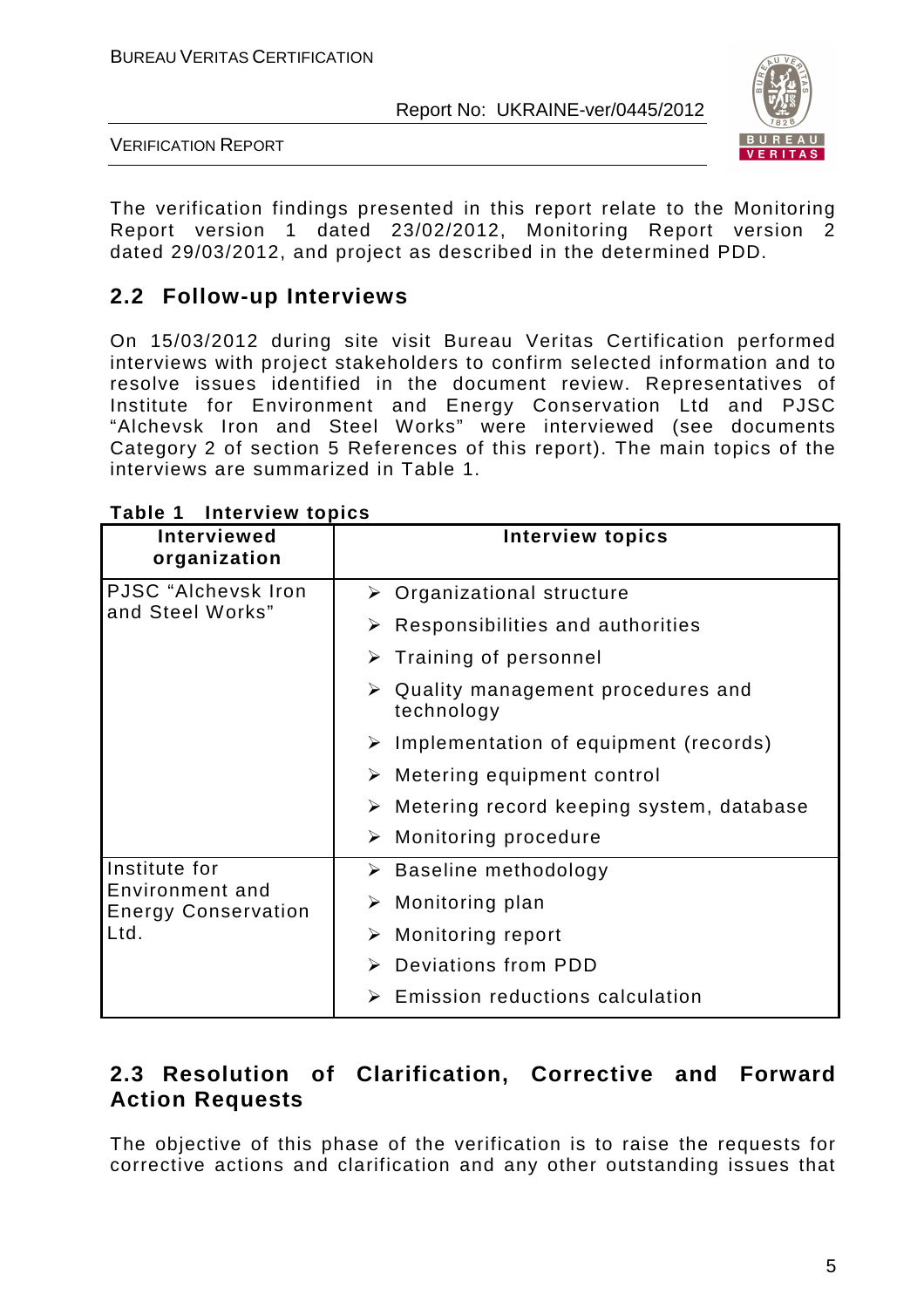

VERIFICATION REPORT

needed to be clarified for Bureau Veritas Certification positive conclusion on the GHG emission reduction calculation.

If the Verification Team, in assessing the monitoring report and supporting documents, identifies issues that need to be corrected, clarified or improved with regard to the monitoring requirements, it should raise these issues and inform the project participants of these issues in the form of:

(a) Corrective action request (CAR), requesting the project participants to correct a mistake that is not in accordance with the monitoring plan;

(b) Clarification request (CL), requesting the project participants to provide additional information for the Verification team to assess compliance with the monitoring plan;

(c) Forward action request (FAR), informing the project participants of an issue, relating to the monitoring that needs to be reviewed during the next verification period.

The Verification Team will make an objective assessment as to whether the actions taken by the project participants, if any, satisfactorily resolve the issues raised, if any, and should conclude its findings of the verification.

To guarantee the transparency of the verification process, the concerns raised are documented in more detail in the verification protocol in Appendix A.

#### **3 VERIFICATION CONCLUSIONS**

In the following sections, the conclusions of the verification are stated.

The findings from the desk review of the original monitoring documents and the findings from interviews during the follow up visit are described in the Verification Protocol in Appendix A.

The Clarification Requests, Corrective Action Requests and Forward Action Requests are stated, where applicable, in the following sections and are further documented in the Verification Protocol in Appendix A. The verification of the Project resulted in four Corrective Action Requests and one Forward Action Request.

The number between brackets at the end of each section corresponds to the DVM paragraph.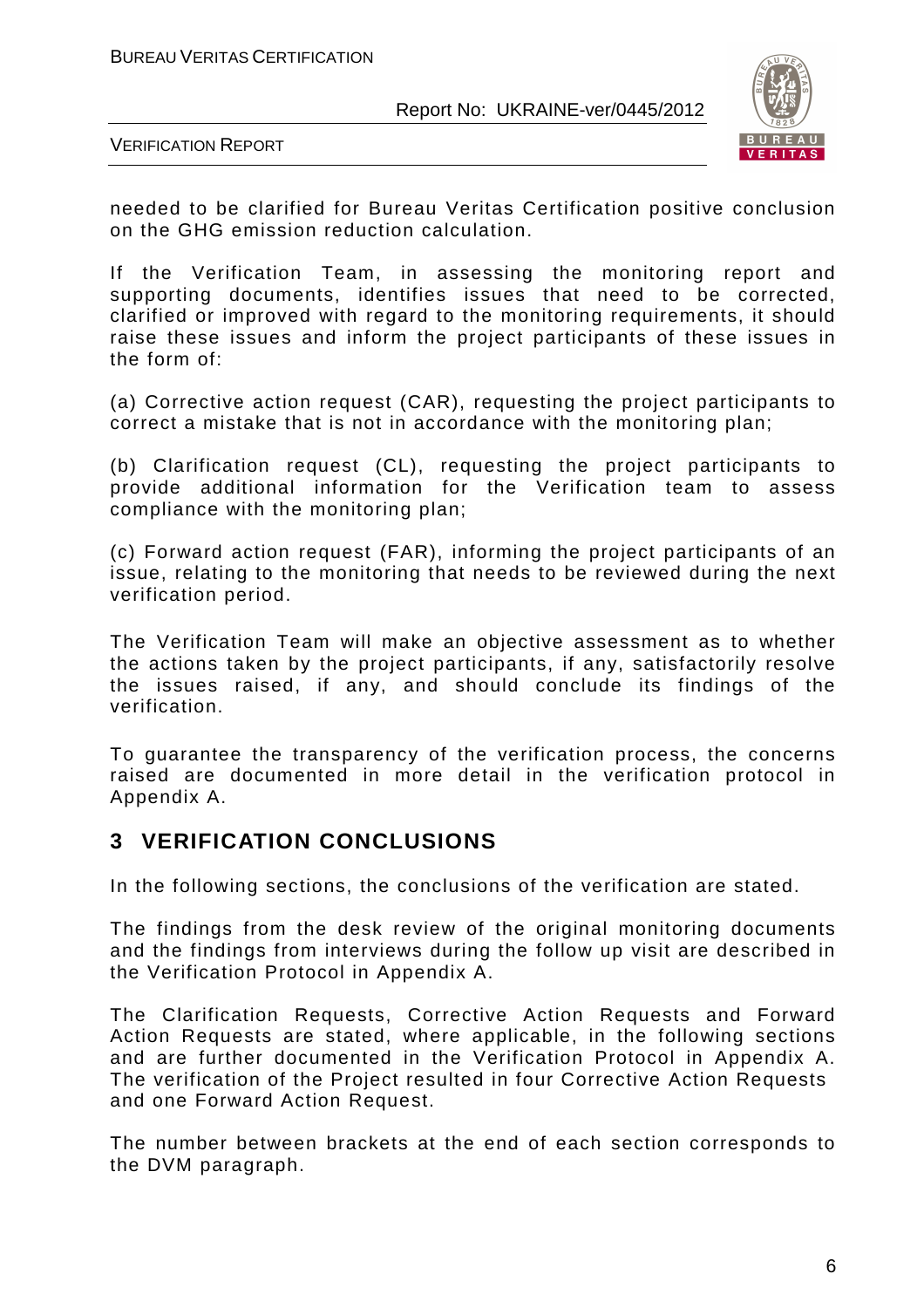

VERIFICATION REPORT

#### **3.1 Remaining issues and FARs from previous verifications**

Forward Action Request 01 (FAR01) was remaining issue from previous verification for the monitoring period 01/07/2011-30/09/2011 (the third quarter of 2011) at PJSC "AISW". FAR01 concerned the list of monitoring equipment referred to the JI project. The purpose of this remaining issue is to improve the list of monitoring equipment by revising and updating present one.

FAR01 was described in details in the Verification report for the monitoring period 01/07/2011-30/09/2011 of the JI project "Revamping and modernization of the Alchevsk Steel Mill, Ukraine". And the provided description clarifies that improved and clearer list of monitoring equipment may want to be reviewed and updated till the verification of the first quarter of 2012. In conclusion, taking into account the last statement, the FAR01 from previous verification process was not closed and is transferred to this verification (refer to Appendix A of Verification report for the fourth quarter of 2011 monitoring period).

#### **3.2 Project approval by Parties involved (90-91)**

Written project approval by Ukraine and the Netherlands has been issued by the DFP of each Party when submitting the first verification report to the secretariat for publication in accordance with paragraph 38 of the JI guidelines, at the latest. Letter of Approval #540/23/7 of National Environmental Investment Agency of Ukraine was dated from 29/07/2008. Approval of Voluntary participation in a Joint Implementation project of Ministry of Economical Affairs in the Netherlands was issued under #2007JI03 dated 15 of October 2007.

The above mentioned written approval is unconditional.

#### **3.3 Project implementation (92-93)**

The modernization program of Public Joint Stock Company "Alchevsk Iron and Steel Works" (PJSC "AISW"), which was started in 2004, pursues complex goals: implementation of energy efficient technologies to increase competitiveness of the plant, improvement of ecological impacts, and also expansion of market presence due to increase of manufacture capacity.

The realization of the technical revamping and modernization of the steel manufacturing process, which envisaged displacement old Open-Hearth Furnaces (OHF's) by the complex of oxygen-converter shop with two new LD Converters, was the top priority task of the project. LD Converters are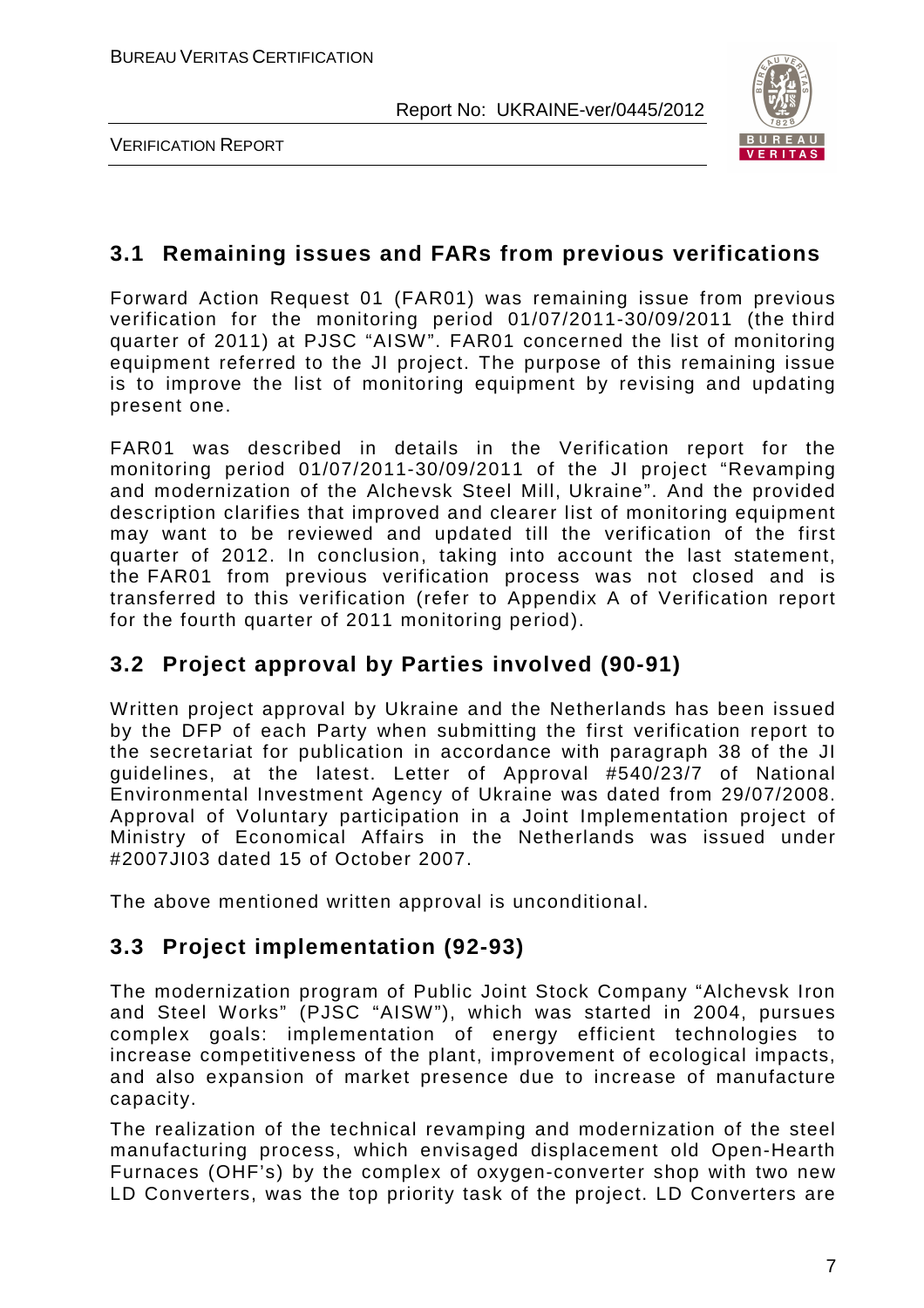

VERIFICATION REPORT

joined together into one cycle with two Slab Casters, with Ladle-Furnaces (LF) and Vacuumator (VD Plant), which together displaces the Blooming Mills. From the beginning it was envisaged that the project is to be implemented as Joint Implementation (JI) project under the Kyoto protocol on climate change.

Phases #1 and #2 were implemented: Slab Caster #1 was implemented in August 2005 and Slab Caster # 2 – in March 2007.

The implementation of LD Converter #2 (Phase #3) was completed in January 2008 (it had to be finished in the third quarter of 2007). Such a delay was caused by the financial, technical and customs difficulties and also by the delay of equipment supply.

LD Converter #1 was implemented in September 2008 (completion of Phase #4). However then, in about a month, the operation of LD Converter #1 was suspended because of financial and economic crisis. LD Converter #1 was launched again in March 2009.

The reconstruction of Oxygen Plant #4 (Phase #5) was completed on  $30<sup>th</sup>$ of September 2005 (almost together with Slab Caster #1).

The installation of Oxygen Plant #7 (Phase #6) was completed on 19<sup>th</sup> of March 2008 (according to the previous plan it should have been completed in the third quarter of 2007). The delay was caused by the same reasons (financial, technical and customs difficulties), which were mentioned for the Phase #3, because Oxygen Plant #7 supplies oxygen for LD Converter #2.

The installation of Oxygen Plant #8 (Phase #7) was completed on 10th of December 2009 (according to the previous plan it should have been completed in the third quarter of 2009). Such a delay was caused by a lack of money for balancing and commissioning of the facility, which was caused by global financial and economic crisis.

Thereby, the actual operation of the proposed project during the reporting period is operation of all basic units, mentioned in Phases of project implementation.

During reporting monitoring period the level of OHF steel and rolledformed slabs output (baseline slabs) was decreased. The main volume of slabs was manufactured at Slab Casters #1, 2. The productivity decrease in the baseline has caused the increase of constant FER consumption data (increase of specific FER per 1 tonne of steel output). At the same time, the productivity increase in the project (at LD Converters and Slab Casters instead of OHF's) has caused the decrease of specific FER consumption data.

The emission reductions, examined in this monitoring report, were generated during the whole monitoring period. The monitoring was based on actual data (mentioned in the reporting documents) of output production and FER consumption in project and in baseline scenarios as it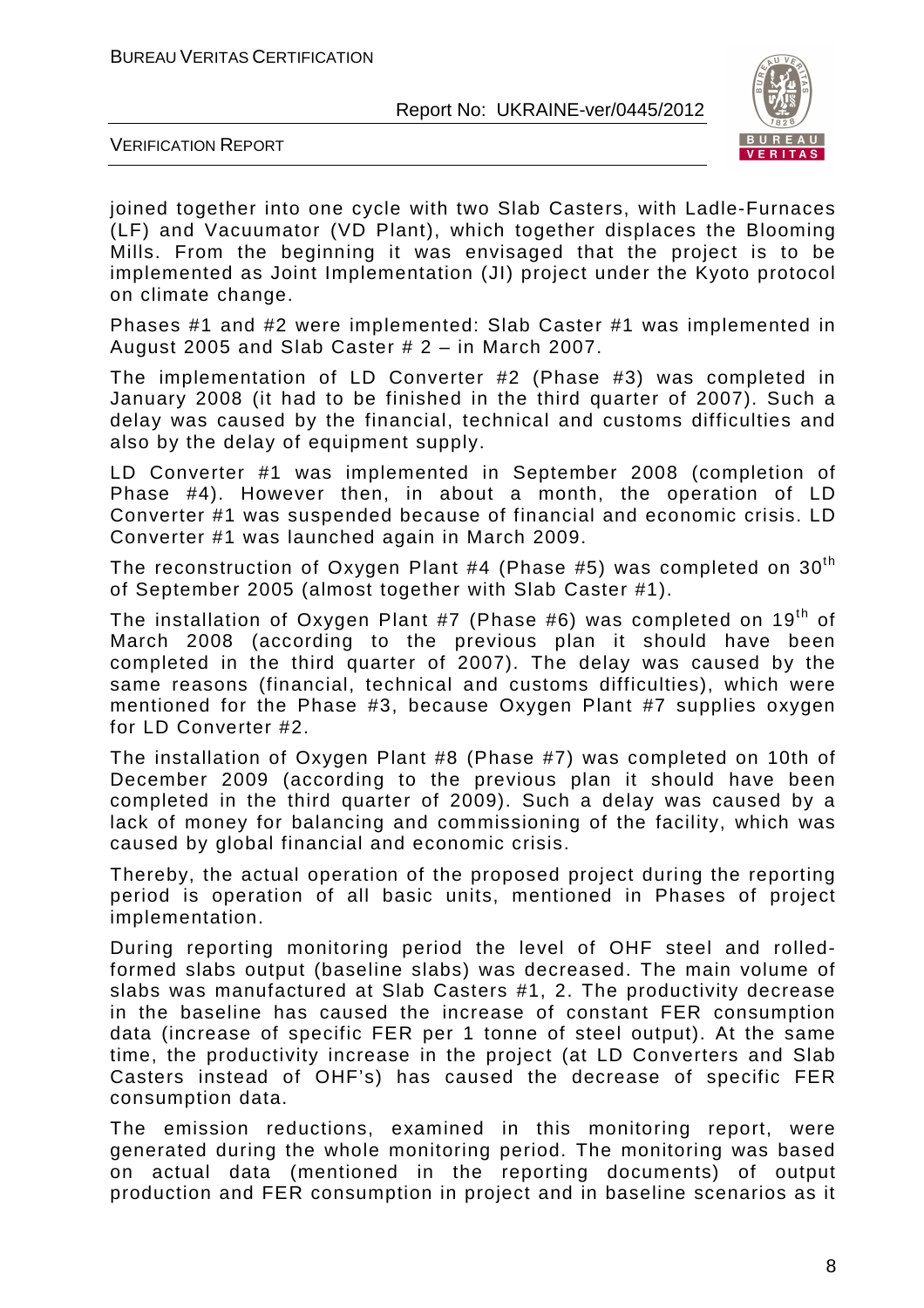

VERIFICATION REPORT

is required by the Joint Implementation Project Design Document (PDD) and the revised monitoring plan that is determined in the verification report for the previous monitoring period, i.e.  $2^{nd}$  quarter 2011.

The identified areas of concern as to project implementation, project participants response and BV Certification's conclusion are described in Appendix A Table 2 (refer to CAR01).

#### **3.4 Compliance of the monitoring plan with the monitoring methodology (94-98)**

JI project monitoring occurred in accordance with the PDD and revised monitoring plan that was finally determined in the verification report for the monitoring period 01/04/2011-30/06/2011.

For calculating the emission reductions, key factors, such as Total Steel Output (t), Total Pig Iron Input into Steel Making Process (t), Total Pig Iron Produced (t), Quantity of each fuel (fpi) used in making Pig Iron  $(m^3)$ , Electricity Consumed in producing Pig Iron (MWh), Quantity of each fuel (fio) used in Sintering  $(m^3)$ , Electricity Consumed in Sintering (MWh), Quantity of each fuel (fspi) used in steam production in Pig Iron Production (m<sup>3</sup>), Quantity of each fuel (ffp) used in furnace process (m<sup>3</sup>), Electricity Consumed in furnace process (MWh), Quantity of each fuel (fsp) used in steam production in furnace process  $(m^3)$ , Quantity of each fuel (fca) used in compressed air production in furnace process  $(m^3)$ , Electricity Consumed in making compressed air for the furnace process in steel making (MWh), Quantity of each fuel (fop) used in oxygen production (m<sup>3</sup>), Electricity Consumed in making oxygen (MWh), etc., influencing the baseline emissions and the activity level of the project and the emissions as well as risks associated with the project were taken into account, as appropriate.

Data sources used for calculating emission reductions are clearly identified, reliable and transparent. The calculations of GHG emission reduction are based on the real data of FER consumption both for baseline and project line, according to the methodology. All productivity fluctuations and, therefore, the GHG emission reductions are determined by the market and are not under control by project owner and project developer**.** 

According to the documents, actual level of GHG emission reductions within the project, which were received during the reporting period, is slightly higher than it was expected.

Emission factors, including default emission factors, are selected by carefully balancing accuracy and reasonableness, and appropriately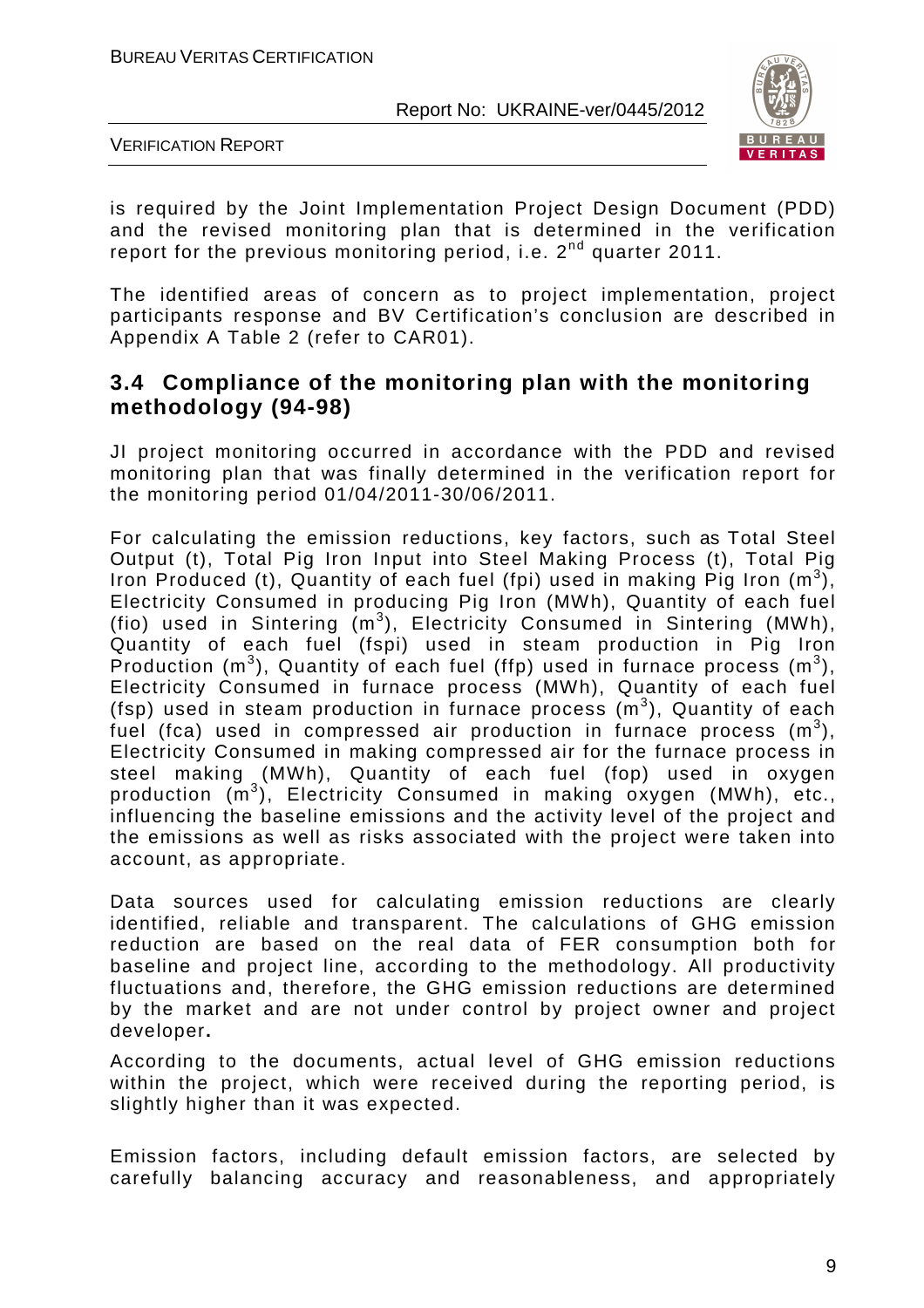

VERIFICATION REPORT

justified of the choice. For instance, there is used carbon emission factor for electricity, approved by Order of the National Environmental Investment Agency of Ukraine #75 on approval of specific  $CO<sub>2</sub>$  emission factors in 2011 dated 12.05.2011.

To estimate emission reduction, project developers in the monitoring report for the fourth quarter of 2011 used specific values of carbon dioxide emission factors for fuel based on specific carbon content or calorific value of fuel. Emission factors for coke, coal, coal electrodes, lime and dolomite are based on IPCC data because the national data are not officially approved by the national designated entity (i.e., the State Environmental Investment Agency).

According to PDD version 4, emission reductions during the fourth quarter of 2011 monitoring period were expected to be 234 121 t  $CO<sub>2</sub>$  equivalent. According to Monitoring Report emission reductions achieved for the same period are 283 471 t  $CO<sub>2</sub>$  equivalent. The difference in the emission reductions is explained as follows: the baseline of the project is developed based on the real steel manufacturing process as well as the project line; the emission reductions are more sensitive to change of specific energy consumption per 1 t of slabs produced than actually envisaged in the PDD because of impact of scale economy and the fact that loading factor for baseline is much lower than for project line. In addition, the market influence on the scrap iron specific consumption and usage of national and specific emission factors are able to effect the achieved emission reductions (please, for more details see response on CAR01 in the verification protocol of this report).

The calculation of emission reductions is based on conservative assumptions and the most plausible scenarios in a transparent manner.

The identified areas of concern as to monitoring plan, project participants response and BV Certification's conclusion are described in Appendix A Table 2 (refer to CAR01 and CAR02).

#### **3.5 Revision of monitoring plan (99-100)**

The Monitoring Plan was not revised while the current reporting period (i.e., the fourth quarter of 2011). Thus, this section is not applicable.

Revisions to the monitoring plan were finally determined in the verification report for the monitoring period 01/04/2011-30/06/2011 (refer to Verification report No. UKRAINE-ver/0321/2011 issued by BVCH).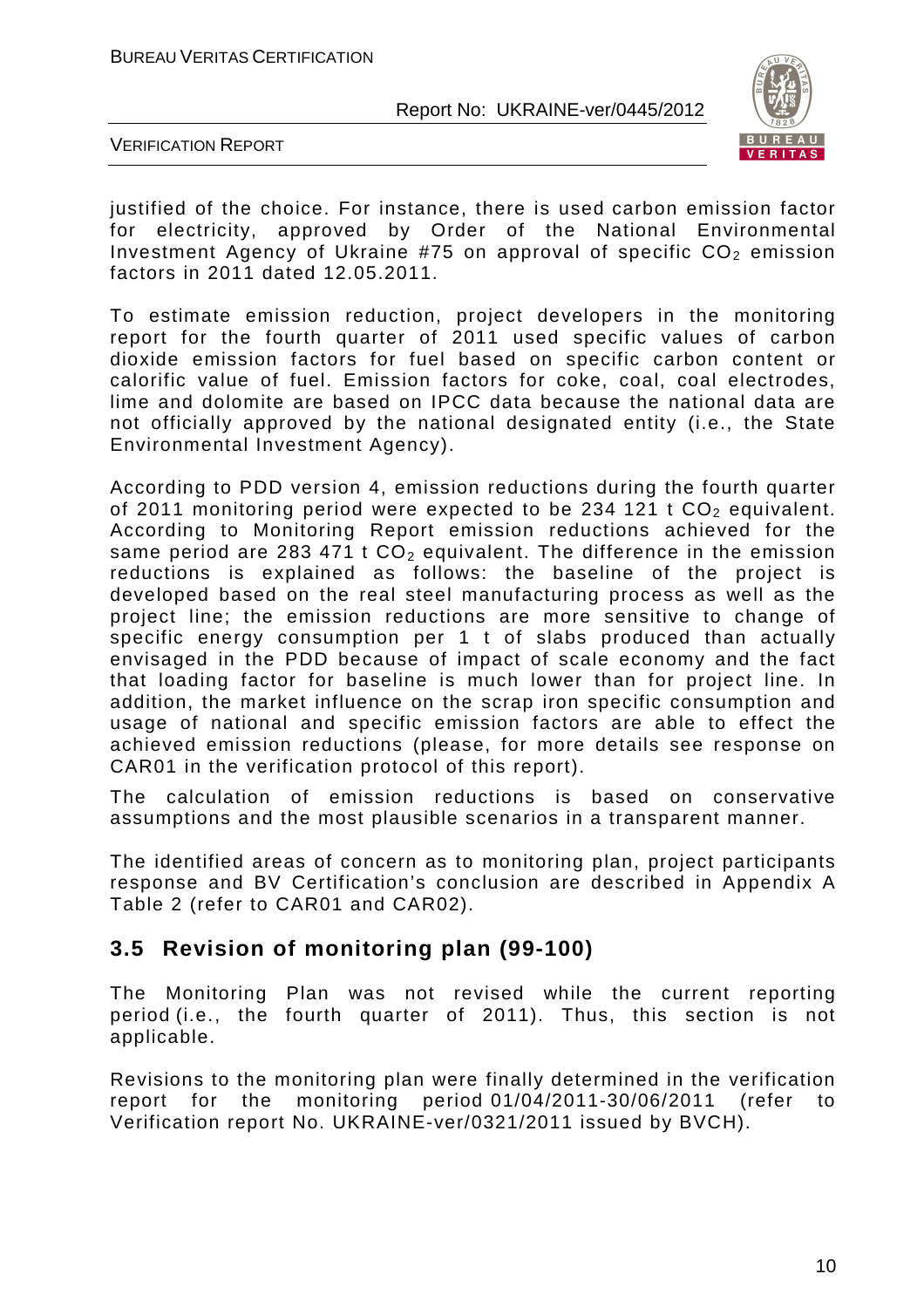

VERIFICATION REPORT

#### **3.6 Data management (101)**

The data and their sources, provided in monitoring report, are clearly identified, reliable and transparent.

The implementation of data collection procedures is in accordance with revised monitoring plan and the PDD, including the quality control and quality assurance procedures.

The function of the monitoring equipment, including its calibration status, is in order (refer to the documents in the section 5).

The evidence and records used for the monitoring are maintained in a traceable manner.

The data collection and management system for the project is in accordance with revised monitoring plan and the PDD. As a fact, the complete data is stored electronically and documented. The necessary procedures have been defined in internal procedures.

The Chief Metrological Specialist of the AISW is in charge for maintenance of the facilities and monitoring equipment as well as for their accuracy required by Regulation PP 229-Э-056-863/02-2005 of "Metrological services of the metallurgical mills" and by "Guiding Metrological Instructions". In case of defect, discovered in the monitoring equipment, the actions of the staff are determined in Guiding Metrological Instructions. The measurements are conducted constantly in automatic regime. Data are collected in the electronic AISW database and in printed documents. Also, data are systematized in the documents of the daily, monthly and annually registration. All those documents are saved in the planning-economic department.

The measurement results are being used by the Chief power-engineering specialist department, by the following services and technical staff of the Steel Mill. They are reflected in the technological instructions of production processes regime and also in the "Guiding Metrological Instructions" revised versions. The monitoring data reports and calculations are under the competence of the Chief power engineering specialist assistant in accordance to the interior orders of the Steel Mill.

The management of PJSC "AISW" has organized appropriate staff training to operate the project equipment. Thus, the trainings were conducted at the Ukrainian and foreign plants in order to operate Slab Casters and LD Converters. With the project equipment introduction the workers of PJSC "AISW" have the opportunity to update their working skills, stimulated by the permanent educational theoretical and practical courses at the Steel Plant. The documented evidences of the staff training performance were given additionally.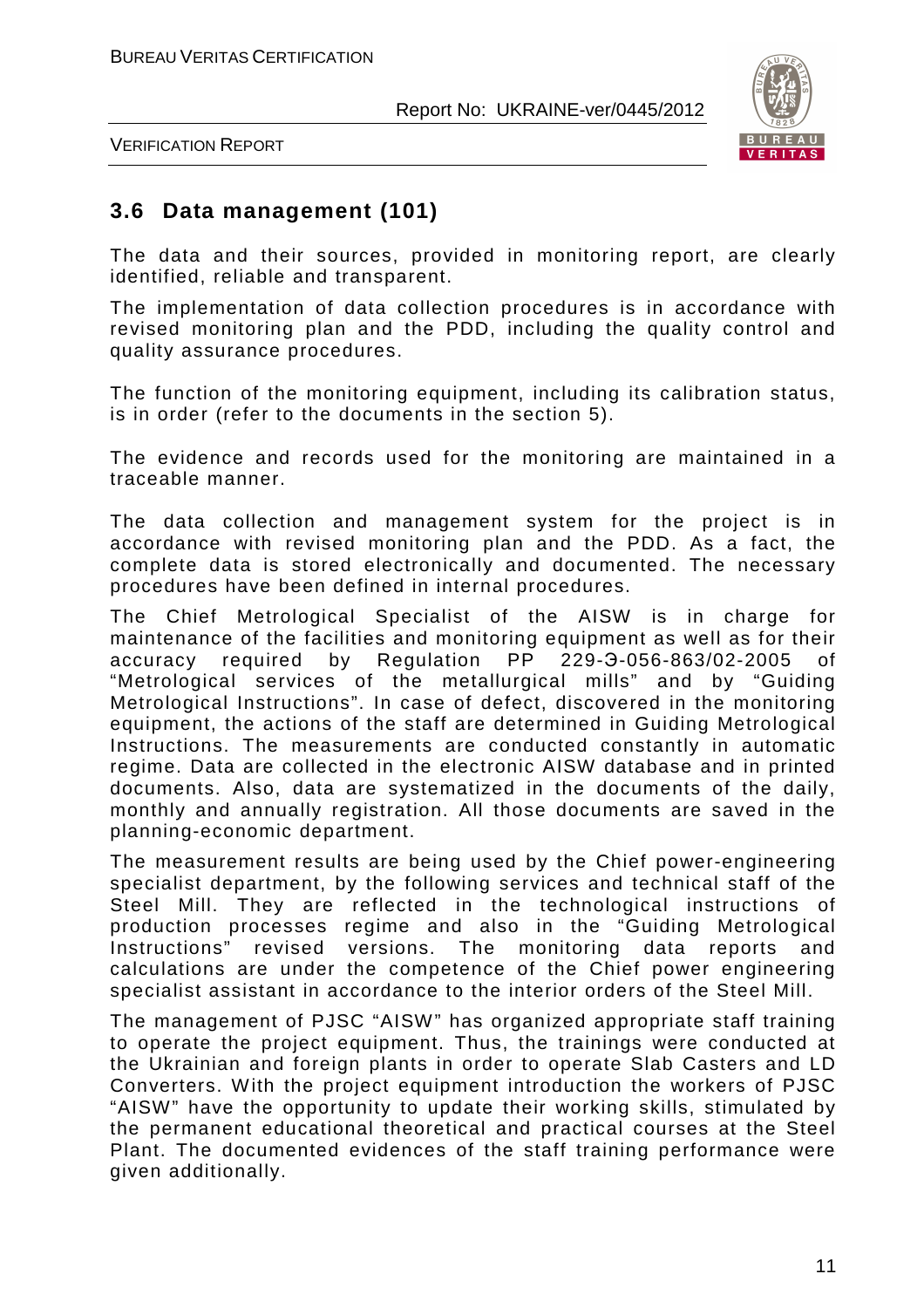

VERIFICATION REPORT

The identified areas of concern as to data management, project participants response and BV Certification's conclusion are described in Appendix A Table 2 (refer to CAR03, CAR04, and FAR01).

#### **3.7 Verification regarding programmes of activities (102- 110)**

Not applicable.

#### **4 VERIFICATION OPINION**

Bureau Veritas Certification has performed periodic verification of the fourth quarter 2011 of the project "Revamping and modernization of the Alchevsk Steel Mill, Ukraine" in Alchevsk, Lugansk region, which developed JI specific approach. The verification was performed on the basis of UNFCCC criteria and host country criteria and also on the criteria given to provide for consistent project operations, monitoring and reporting.

The verification consisted of the following three phases: i) desk review of the monitoring report against the project design document and monitoring plan; ii) follow-up interviews with project stakeholders; iii) resolution of outstanding issues and the issuance of the final verification report and opinion.

The management of Institute for Environment and Energy Conservation Ltd is responsible for the preparation of the GHG emissions data and the reported GHG emissions reductions of the project on the basis set out within determined revisions in the frame of the verification report for the monitoring period 01/04/2011-30/06/2011 (refer to verification report No. UKRAINE-ver/0321/2011 issued by BVCH). The development and maintenance of records and reporting procedures in accordance with that plan, including the calculation and determination of GHG emission reductions from the project, is the responsibility of the management of the project.

Bureau Veritas Certification verified the Project Monitoring Report version 2 dated 29/03/2012 for the reporting period as indicated below. Bureau Veritas Certification confirms that the project is implemented as per determined changes that took place while verification of the monitoring period 01/04/2011-30/06/2011 as well as planned and described in approved project design documents. Installed equipment being essential for generating emission reduction runs reliably and is calibrated appropriately (see category 2 Documents of the section 5 in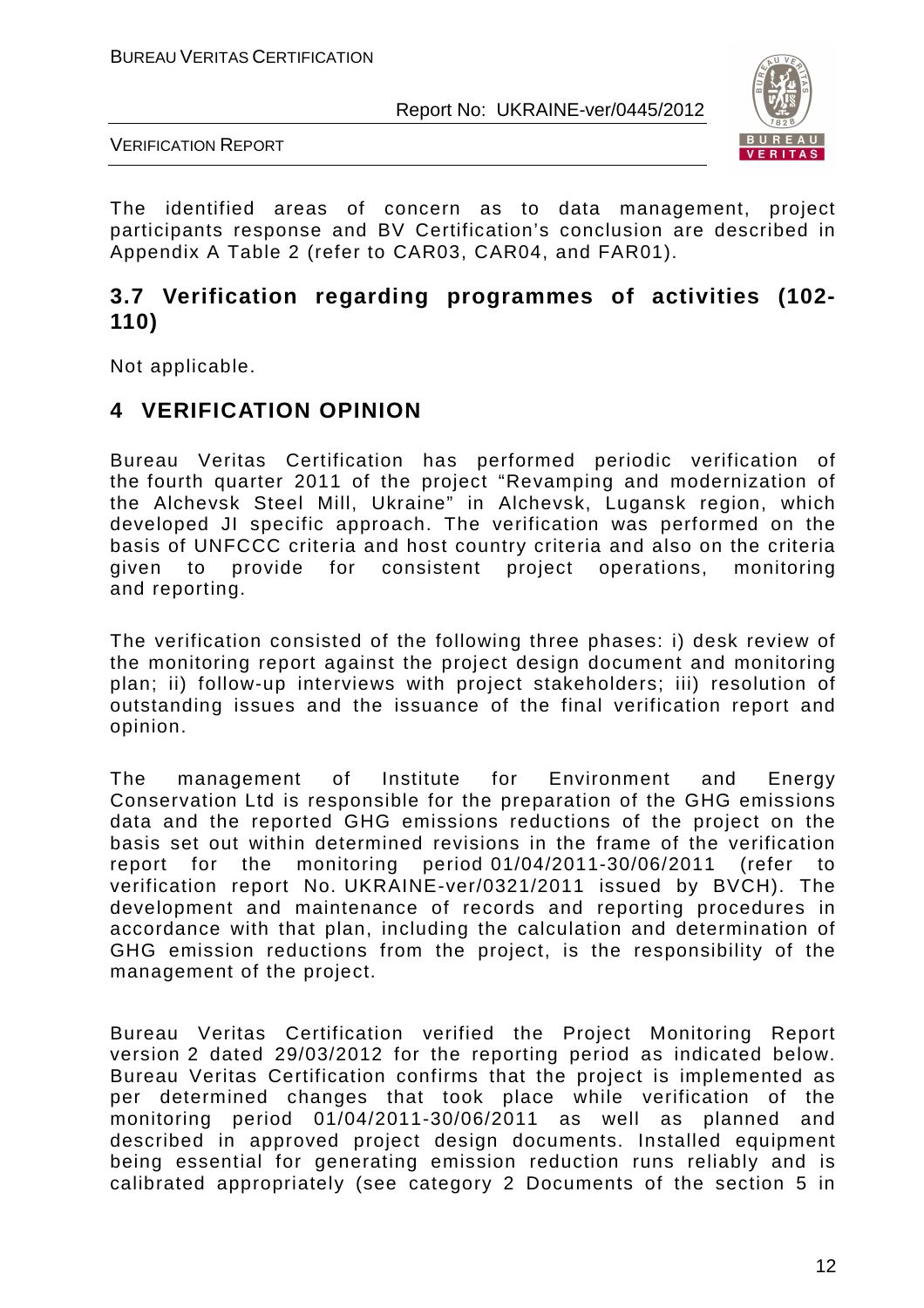

VERIFICATION REPORT

this verification report). The monitoring system is in place and the project is generating GHG emission reductions.

Bureau Veritas Certification can confirm that the GHG emission reduction is accurately calculated and is free of material errors, omissions, or misstatements. Our opinion relates to the project's GHG emissions and resulting GHG emissions reductions reported and related to the approved project baseline and monitoring, and its associated documents. Based on the information we have seen and evaluated, we confirm, with a reasonable level of assurance, the following statement:

| Reporting period: From 01/10/2011 to 31/12/2011 |  |  |  |  |                                                |  |
|-------------------------------------------------|--|--|--|--|------------------------------------------------|--|
| <b>Baseline emissions</b>                       |  |  |  |  | : 2 104 495 tonnes of $CO2$ equivalent         |  |
| Project emissions                               |  |  |  |  | : 1 821 024 tonnes of $CO2$ equivalent         |  |
| <b>Emission Reductions</b>                      |  |  |  |  |                                                |  |
| $(4th$ quarter 2011)                            |  |  |  |  | : 283 471 tonnes of CO <sub>2</sub> equivalent |  |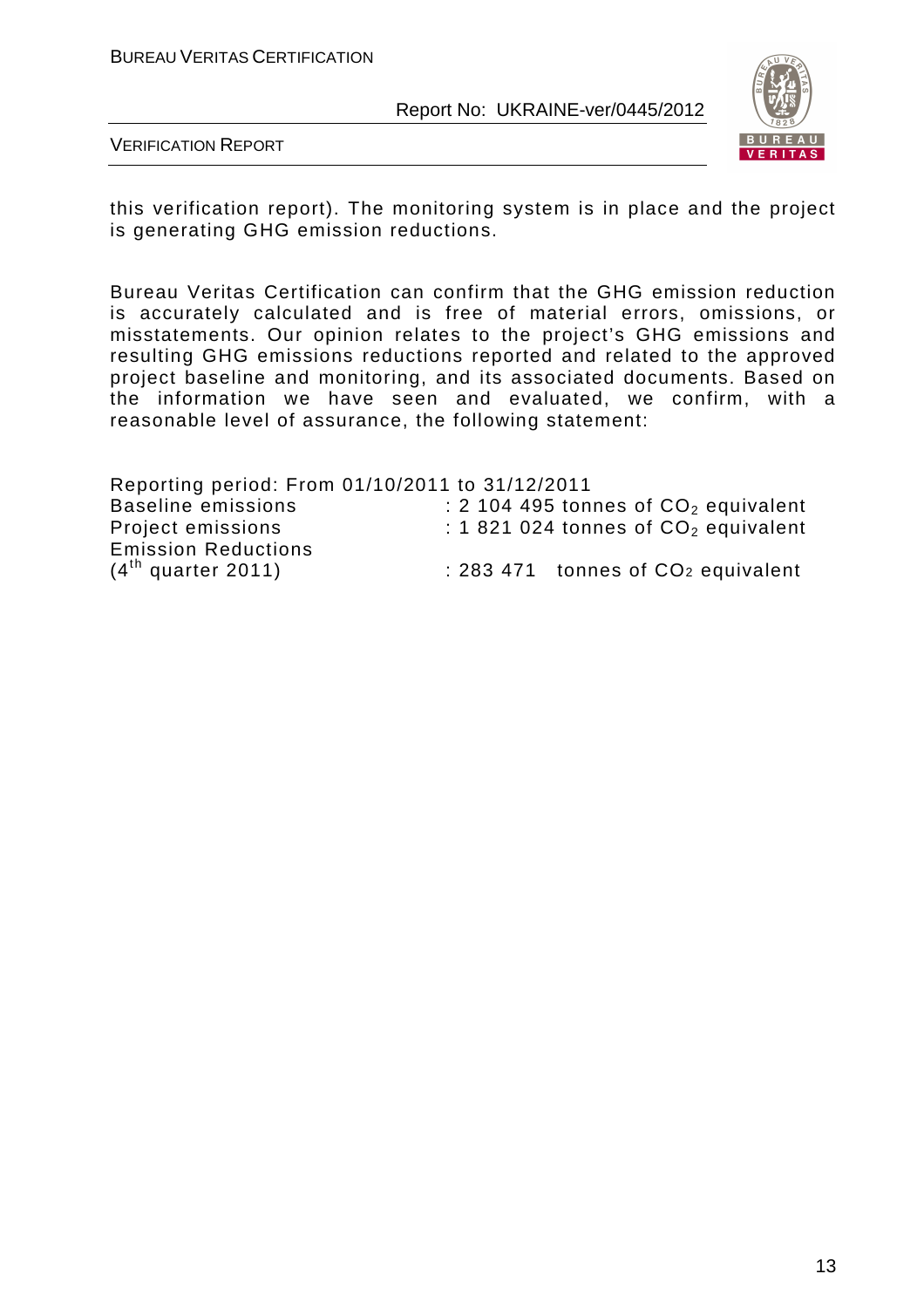

VERIFICATION REPORT

### **5 REFERENCES**

#### **Category 1 Documents:**

Documents provided by Institute for Environmental and Energy Conservation Ltd that relate directly to the GHG components of the project.

- /1/ Project Design Document of JI project "Revamping and modernization of the Alchevsk Steel Mill, Ukraine" version 04 dated 30 of March 2008;
- /2/ Monitoring report for the fourth quarter 2011 of the JI project "Revamping and modernization of the Alchevsk Steel Mill, Ukraine", JI Registration Number UA 1000022, version 1 dated 23/02/2012;
- /3/ Monitoring report for the fourth quarter 2011 of the JI project "Revamping and modernization of the Alchevsk Steel Mill, Ukraine", JI Registration Number UA 1000022, version 2 dated 29/03/2012;
- /4/ Verification Report for the 3rd quarter of 2011 performed by BVCH, report No. UKRAINE-ver/0402/2011 dated 10/02/2012;
- /5/ Letter of Approval of National Environmental Investment Agency of Ukraine, № 540/23/7 from 29/07/2008;
- $/6/$  Approval of Voluntary participation in a Joint Implementation project of Ministry of Economical Affairs in Netherlands №2007JI03, dated 15 of October 2007;
- $\frac{7}{10}$  Verification Report for the 2nd quarter of 2011 performed by BVCH, report No. UKRAINE-ver/0321/2011 dated 29/09/2011.

#### **Category 2 Documents:**

Background documents related to the design and/or methodologies employed in the design or other reference documents.

- /1/ Letter # 025/156 dated 20/03/2012 by the head of quality department N. Azarov on QMS unscheduled audit at OCS , which took place in the IV quarter 2011
- /2/ Balance sheet on natural gas consumption by the plant for October 2011
- /3/ Balance sheet on coke gas consumption by the plant for October 2011
- /4/ Balance sheet on oxygen consumption by the plant for October 2011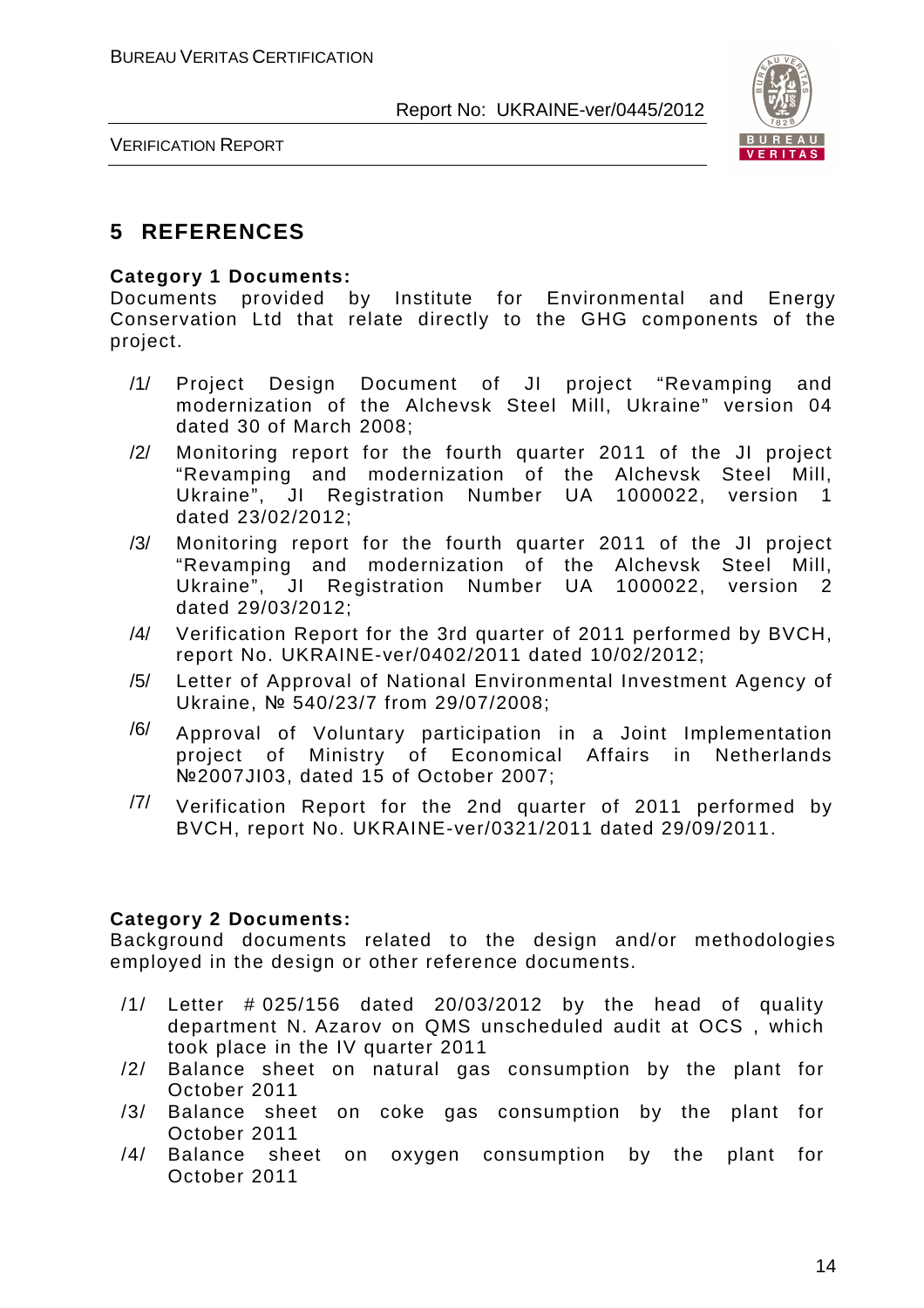

VERIFICATION REPORT

- /5/ Balance sheet on blast-furnace gas consumption by the plant for October 2011
- /6/ Passport on strain gauge scales, fabrication # 213 (0226). Last calibration date–12/12/2011 (Zapadnaia station)
- /7/ Passport # 034 on car scales, fabrication # 1. Last calibration date–14/12/2011 (Casting)
- /8/ Passport on strain gauge scales, fabrication # 61 (0231). Last calibration date–13/09/2011 (Rudnaia station)
- /9/ Passport on strain gauge scales, fabrication # 15 (0227). Last calibration date–13/09/2011 (Rudnaia station)
- /10/ Pie chart dated 22/10/2011 on natural gas consumption (BF-5)
- /11/ Pie chart dated 10/11/2011 on natural gas consumption (BF-5)
- /12/ Pie chart dated 03/12/2011 on natural gas consumption (BF-5)
- /13/ Pie chart dated 30/10/2011 on natural gas consumption (BF-5)
- /14/ Pie chart dated 11/11/2011 on natural gas consumption (BF-5)
- /15/ Passport on natural gas consumption metering device, fabrication # 000225 (10334). Last calibration date–23/08/2010
- /16/ Passport on natural gas consumption metering device, fabrication # 10334 (000225). Last calibration date–05/08/2011
- /17/ Passport on natural gas consumption metering device, fabrication # 52206 (09942204). Last calibration date–28/09/2011
- /18/ Passport on natural gas consumption metering device, fabrication # 52511 (11188). Last calibration date–20/12/2011
- /19/ Passport on metering device of natural gas consumption by CHP (common), fabrication # 93038 (295314). Last calibration date– 29/11/2011
- /20/ Passport on metering device of natural gas consumption by CHP (boiler  $# 7$ ), fabrication  $# 93041$  (295315). Last calibration date-07/06/2011
- /21/ Passport on metering device of natural gas consumption by CHP (common), fabrication # 295314 (93038). Last calibration date– 16/11/2010
- /22/ Passport on metering device of natural gas consumption by CHP (common), fabrication # 295315 (93041). Last calibration date– 07/06/2011
- /23/ Passport on metering device of coke gas consumption by CHP, fabrication # 08876120 (51232). Last calibration date–28/09/2011
- /24/ Report on results of fuel, heat and electricity consumption for 2011. Form 11-МТП (annual)
- /25/ Report # 2 dated 27/01/2012 on Environmental Management System internal audit
- /26/ Passport on natural gas consumption metering pressure transmitter, fabrication # 000225 (10334) dated 16/12/2011
- /27/ Passport on natural gas consumption metering device, fabrication # 10334 (000225) dated 16/12/2011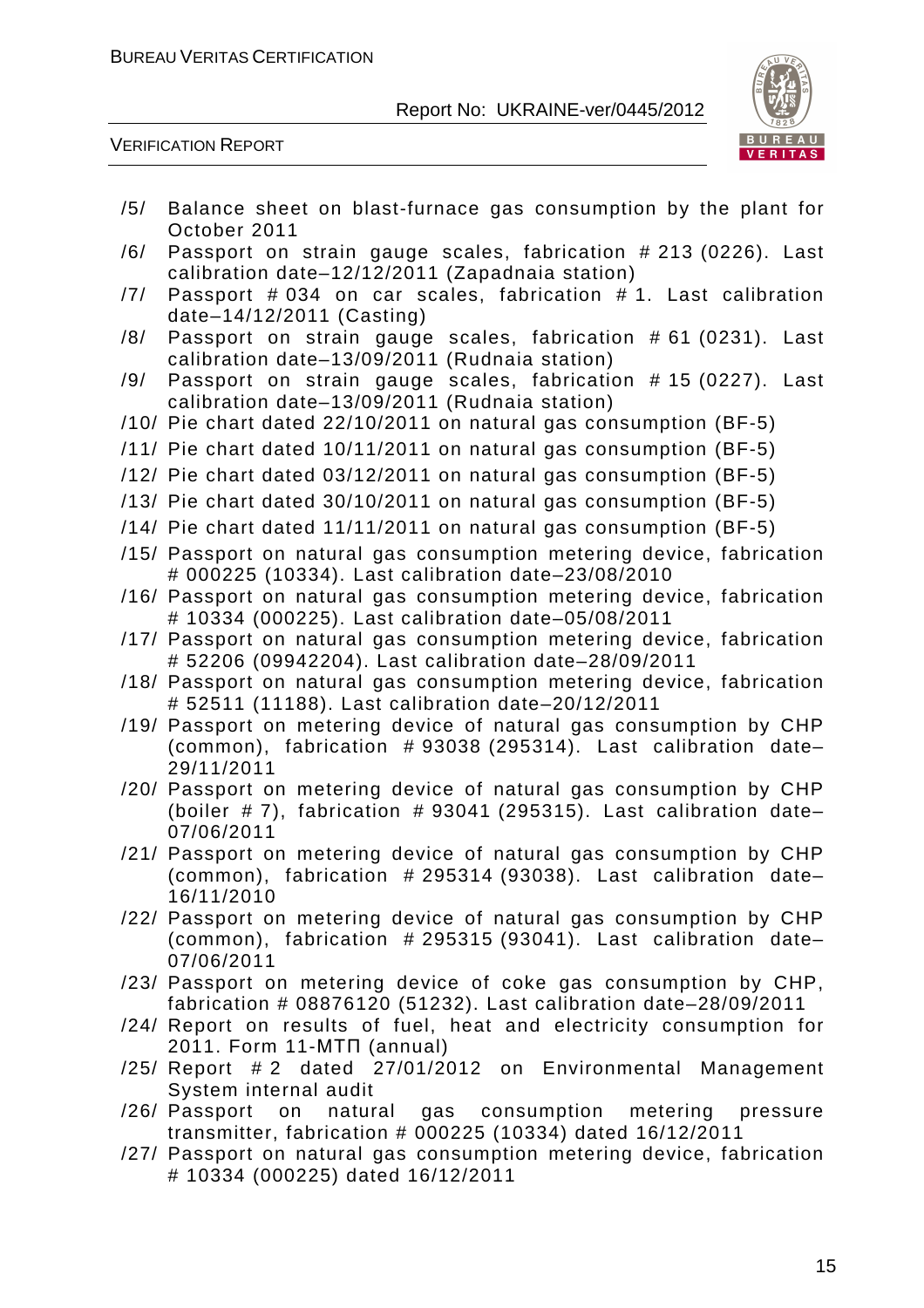

VERIFICATION REPORT

- /28/ Passport on natural gas consumption metering device, fabrication # 52206 (09942204) dated 16/12/2011
- /29/ Passport on natural gas consumption metering device, fabrication # 52511 (11188) dated 26/12/2011
- /30/ Passport on natural gas metering device, fabrication # 93038 (295314) dated 16/12/2011
- /31/ Passport on natural gas consumption by CHP metering device, fabrication # 93041 (295315) dated 16/12/2011
- /32/ Passport on natural gas consumption by CHP (common) metering pressure transmitter, fabrication # 295314 (93038) dated 16/12/2011
- /33/ Passport on coke gas consumption by CHP (common) metering pressure transmitter, fabrication # 08876120 (51232) dated 16/12/2011
- /34/ Passport on natural gas consumption by CHP (common) metering pressure transmitter, fabrication # 295315 (93041) dated 16/12/2011
- /35/ Certificate on Quality Management System conformity to the EN ISO 14001:2004 requirements issued to Alchevsk Steel Mill OJSC
- /36/ Information note # 021/78 dated 20/03/2012 issued to the Chief power-engineering specialist of Alchevsk Steel Mill PJSC on vocational training in IV quarter 2011
- /37/ Passport dated 19/09/2011 on active energy meter of type САЗУ-И670м, serial # 144256
- /38/ Passport dated 28/09/2011 on gas meters of type Диск, serial # 52206 (first meter) and type Сафир, serial # 09942204 (second meter) (last calibration date – 28/09/2011)
- /39/ Passport dated 22/03/2011 on gas meter of type Сафир, serial # 02320193 (last calibration date – 22/03/2011)
- /40/ Report on air protection for fourth quarter of 2011
- /41/ Passport on gas meters of type Диск-250, serial # 93041 (first meter) and type Метран, serial # 295315 (second meter), last calibration date – 07/06/2011
- /42/ Passport dated 19/09/2011 on active energy meter type САЗУ-И681, serial # 224606
- /43/ Passport dated 16/09/2011 on active energy meter type САЗУ-И670м, serial # 492796
- /44/ Passport of the electricity meter, ser. # 669248. Calibration date of the meter is I quarter of 2011 (# 14)
- /45/ Passport of the electricity meter, ser. # 084840. Calibration date of the meter is 16/01/2011 (# 15)
- /46/ Passport of the electricity meter, ser. # 845858. Calibration date of the meter is IV quarter of 2010 (# 21)
- /47/ Passport of the electricity meter, ser. # 492796. Calibration date of the meter is I quarter of 2011  $(\# 9)$
- /48/ Passport of the electricity meter, ser. # 222604. Calibration date of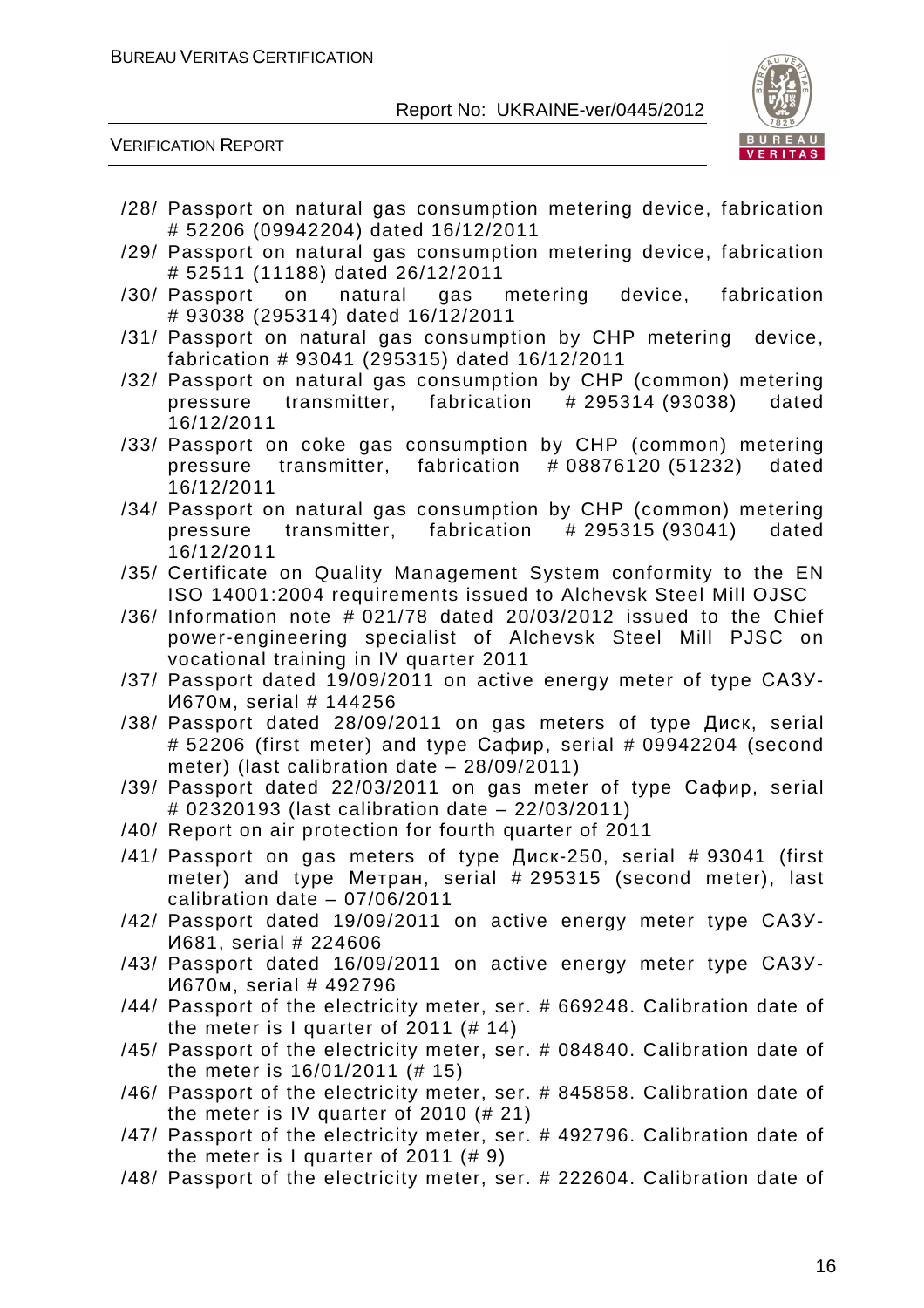

VERIFICATION REPORT

the meter is IV quarter of 2010 (substation 1-b, # 1)

- /49/ Passport of the electricity meter, ser. # 604782. Calibration date of the meter is I quarter of 2011 (substation 1-a,  $# 4$ )
- /50/ Passport of the electricity meter, ser. # 366657. Calibration date of the meter is IV quarter of 2010 (substation 1-b, # 4)
- /51/ Passport of the electricity meter, ser. # 023867. Calibration date of the meter is IV quarter of 2010 (substation 1, # 8)
- /52/ Passport of the electricity meter, ser. # 208209. Calibration date of the meter is III quarter of 2011 (substation 1, # 13)
- /53/ Passport of the electricity meter, ser. # 115623. Calibration date of the meter is II quarter of 2009 (substation 9, # 25)
- /54/ Passport of the electricity meter, ser. # 017423. Calibration date of the meter is I quarter of 2011 (substation "Metallurgical", # 25)
- /55/ Passport of the electricity meter, ser. # 283537. Calibration date of the meter is II quarter of 2010 (substation "Metallurgical", # 35)
- /56/ Order # 95 dated 01/02/2012 "On assigning the personnel responsible for JI projects monitoring in the framework of Kyoto Protocol, and on the terms of monitoring data storage"

#### **Persons interviewed:**

List persons interviewed during the verification or persons that contributed with other information that are not included in the documents listed above.

- /1/ Georgii Bremze deputy chief engineer at PJSC "AISW";
- /2/ Viacheslav Mosolov deputy chief of capital construction administration at PJSC "AISW";
- /3/ Pavlo Sydorov chief metrologist, head of control measurement equipments and apparatus shop at PJSC "AISW";
- /4/ L. Iaroshenko engineer on metrology of central weighting economy;
- /5/ O. Tymoshenko deputy head of the shop of weighted economy and technologies;
- /6/ V. Merzhyevska deputy chief power engineer of capital construction administration at PJSC "AISW";
- /7/ O. Stepanenko chief of training department at PJSC "AISW";
- /8/ M. Krasnonos chief of environmental protection department at PJSC "AISW";
- /9/ T. Zaporozhets metrology engineer of control measurement equipments and apparatus shop at PJSC "AISW";
- /10/ Olena Kaiuda chief of team of electricity and technical laboratory at PJSC "AISW";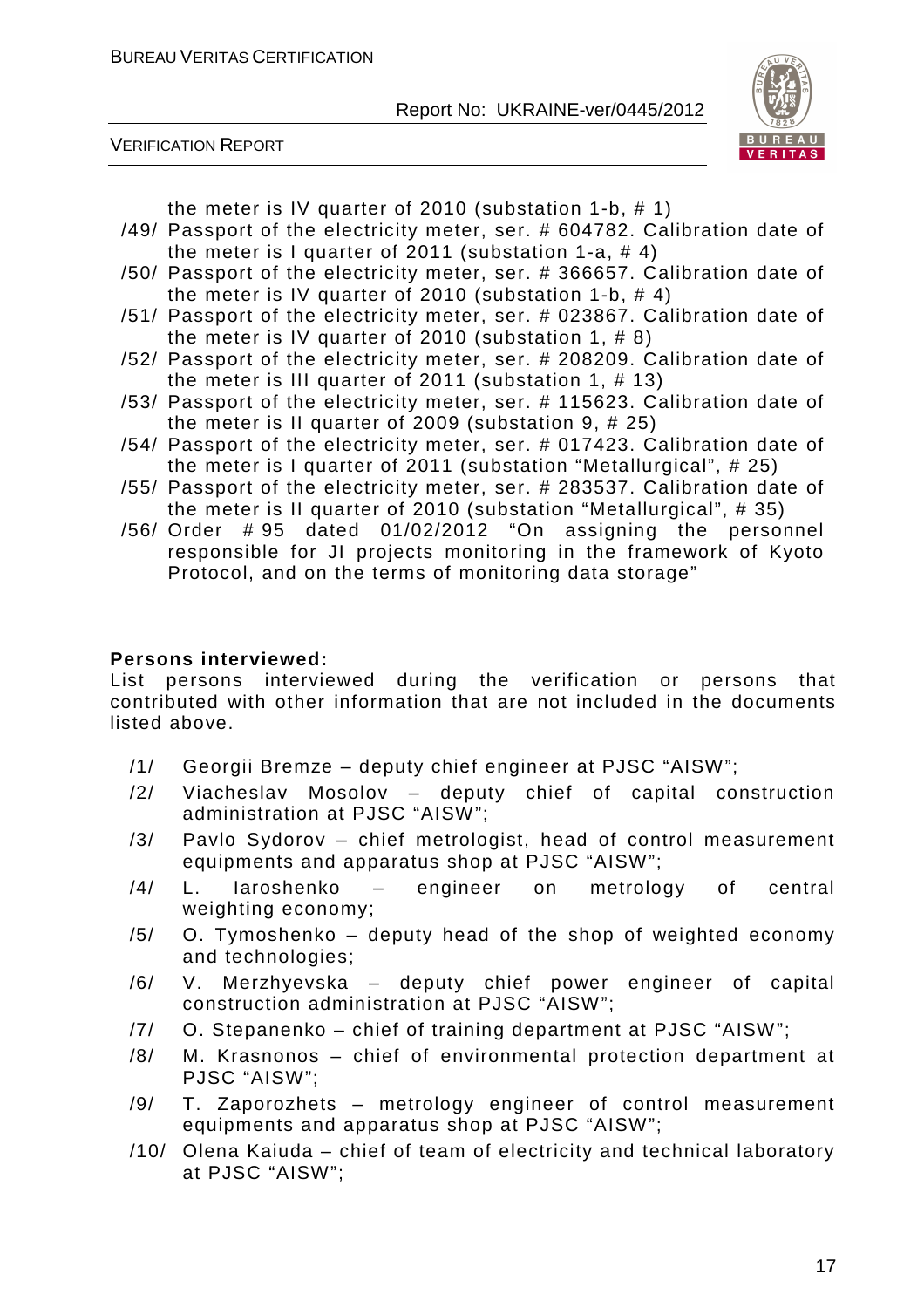

VERIFICATION REPORT

/11/ Iuliia Babich – specialist of the Institute for Environment and Energy Conservation Ltd.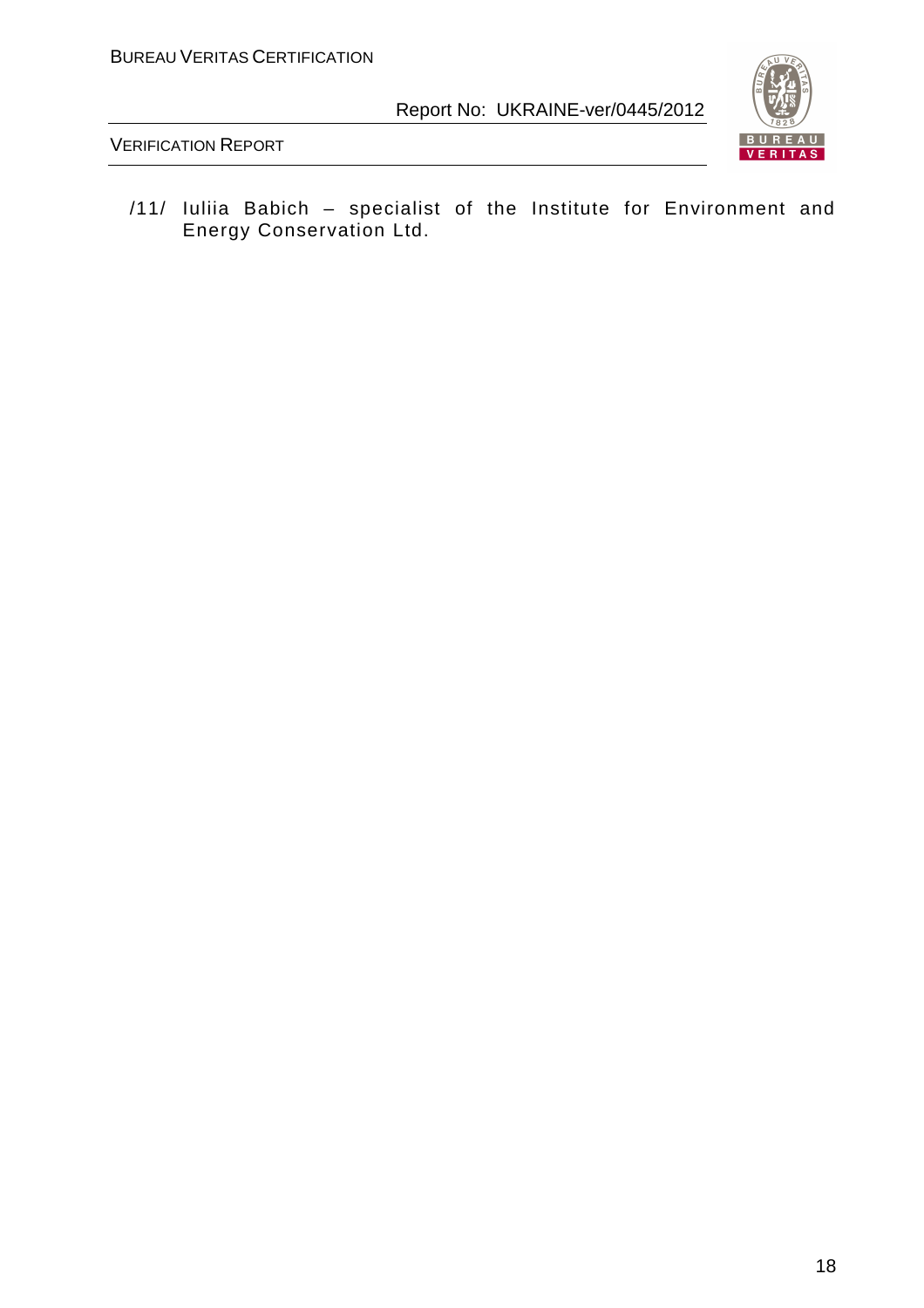

VERIFICATION REPORT

# APPENDIX A: VERIFICATION PROTOCOL

| Table 1 |                                         |  |  | Check list for verification, according to the JOINT IMPLEMENTATION DETERMINATION AND |  |
|---------|-----------------------------------------|--|--|--------------------------------------------------------------------------------------|--|
|         | <b>VERIFICATION MANUAL (Version 01)</b> |  |  |                                                                                      |  |

| <b>DVM</b>    | <b>Check Item</b>                                                                                                                                                                                                      | Initial finding                                                                                                                                                                                                                                                      | <b>Draft</b><br><b>Conclusi</b> | Final<br><b>Conclusi</b> |
|---------------|------------------------------------------------------------------------------------------------------------------------------------------------------------------------------------------------------------------------|----------------------------------------------------------------------------------------------------------------------------------------------------------------------------------------------------------------------------------------------------------------------|---------------------------------|--------------------------|
| Paragr<br>aph |                                                                                                                                                                                                                        |                                                                                                                                                                                                                                                                      | on                              | $\mathsf{on}$            |
|               | <b>Project approvals by Parties involved</b>                                                                                                                                                                           |                                                                                                                                                                                                                                                                      |                                 |                          |
| 90            | host Party, issued a written<br>project approval when submitting<br>the first verification report to the $ $<br>secretariat for publication in<br>accordance with paragraph 38 of<br>the JI guidelines, at the latest? | Has the DFPs of at least one LoAs from both Parties involved in the<br>Party involved, other than the project have been issued by the respective<br>NFPs. Ukraine is the host Party and the<br>Netherlands is other Party that issued a<br>written project approval. | OK.                             | OK.                      |
| 91            | all<br>Are<br>the<br>approvals by Parties involved<br>unconditional?                                                                                                                                                   | written project The written project approvals by Parties<br>involved are unconditional<br>as<br>they<br>explicitly state the name of the legal entity<br>involved in the JI project.                                                                                 | OK.                             | <b>OK</b>                |
|               | <b>Project implementation</b>                                                                                                                                                                                          |                                                                                                                                                                                                                                                                      |                                 |                          |
| 92            | Has<br>the<br>been<br>project<br>implemented in accordance with<br>the PDD regarding which the implementation schedule.<br>final and is so listed on the<br>UNFCCC JI website?                                         | Implementation of the project activity is<br>realized according to<br>project<br>the<br>determination has been deemed   There are no deviations or revisions to the<br>determined PDD within this monitoring<br>period.                                              | OK.                             | <b>OK</b>                |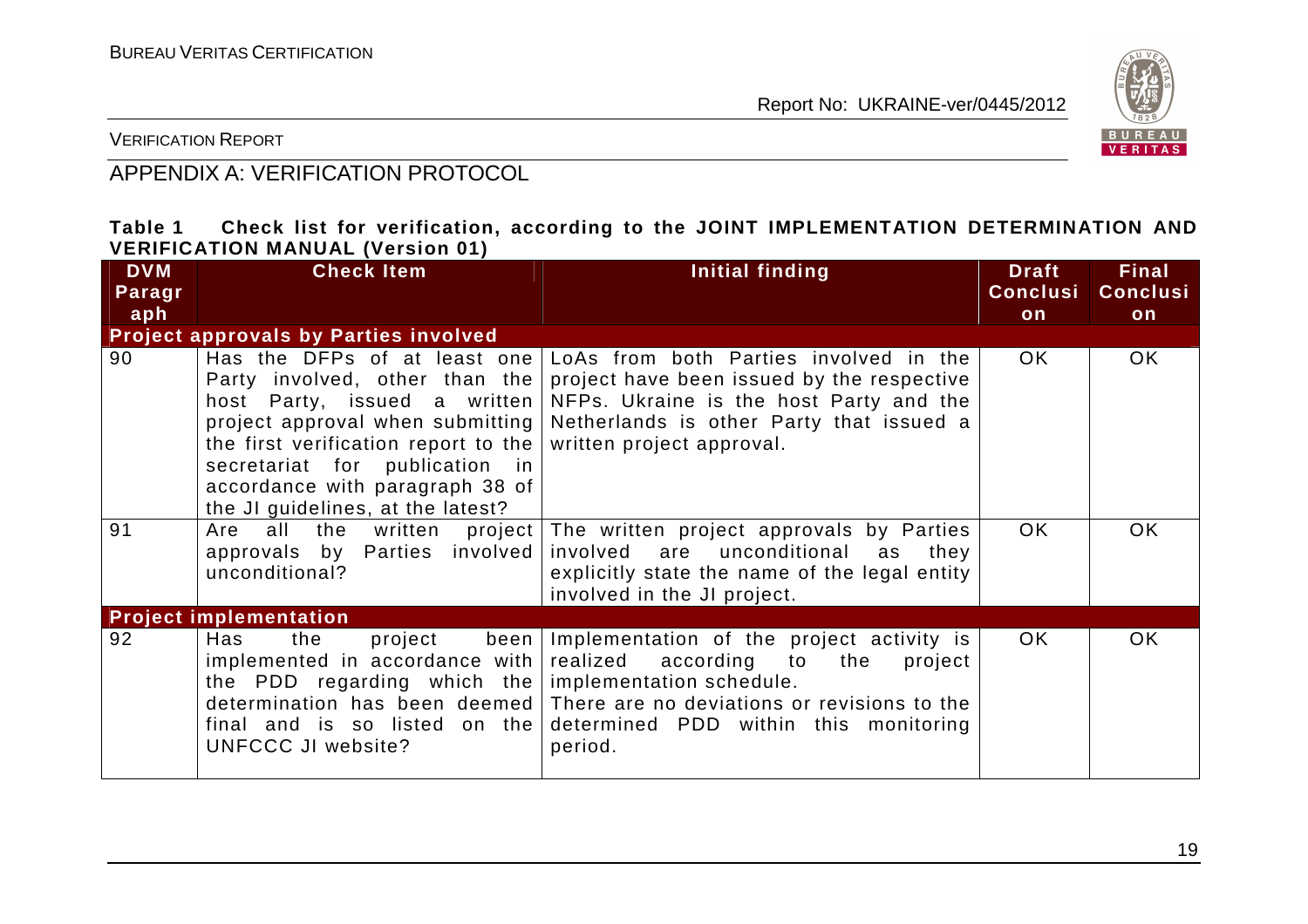VERIFICATION REPORT



| <b>DVM</b> | <b>Check Item</b>                      | Initial finding                                        | <b>Draft</b>    | <b>Final</b>    |
|------------|----------------------------------------|--------------------------------------------------------|-----------------|-----------------|
|            |                                        |                                                        | <b>Conclusi</b> | <b>Conclusi</b> |
| Paragr     |                                        |                                                        |                 |                 |
| aph        |                                        |                                                        | on              | on              |
| 93         | What is the status of operation of $ $ | According to the PDD, there are seven                  |                 | OK.             |
|            | the project during the monitoring      | phases for implementation in the JI                    |                 |                 |
|            | period?                                | project.                                               |                 |                 |
|            |                                        | Monitoring report indicated the current                |                 |                 |
|            |                                        | status<br>of<br>the<br>project<br>activity             |                 |                 |
|            |                                        | implementation. Based<br>indicated<br>on               |                 |                 |
|            |                                        | materials, there is known that all basic               |                 |                 |
|            |                                        | units were operational in the reporting                |                 |                 |
|            |                                        | period.                                                |                 |                 |
|            |                                        | The value of emission reduction achieved               |                 |                 |
|            |                                        | for the fourth quarter 2011 makes 283 471              |                 |                 |
|            |                                        | t CO <sub>2</sub> equivalent and that one estimated in |                 |                 |
|            |                                        | PDD - 234 121 t CO2 equivalent.                        |                 |                 |
|            |                                        | According to the situation provided in the             |                 |                 |
|            |                                        | monitoring report, the implication of                  |                 |                 |
|            |                                        | economy of scale and the fact that loading             |                 |                 |
|            |                                        | factor for baseline was much lower than                |                 |                 |
|            |                                        | for projectline, the emission reductions               |                 |                 |
|            |                                        | were more sensitive to change of specific              |                 |                 |
|            |                                        | energy consumption per 1 t of slabs                    |                 |                 |
|            |                                        | produced than actually envisaged in the                |                 |                 |
|            |                                        | PDD. However, this influence was beyond                |                 |                 |
|            |                                        | of control of the project participants and             |                 |                 |
|            |                                        | fully depended on market situation and                 |                 |                 |
|            |                                        | requirements.                                          |                 |                 |
|            |                                        | Corrective Action Request 01 (CAR01).                  | CAR01           | <b>OK</b>       |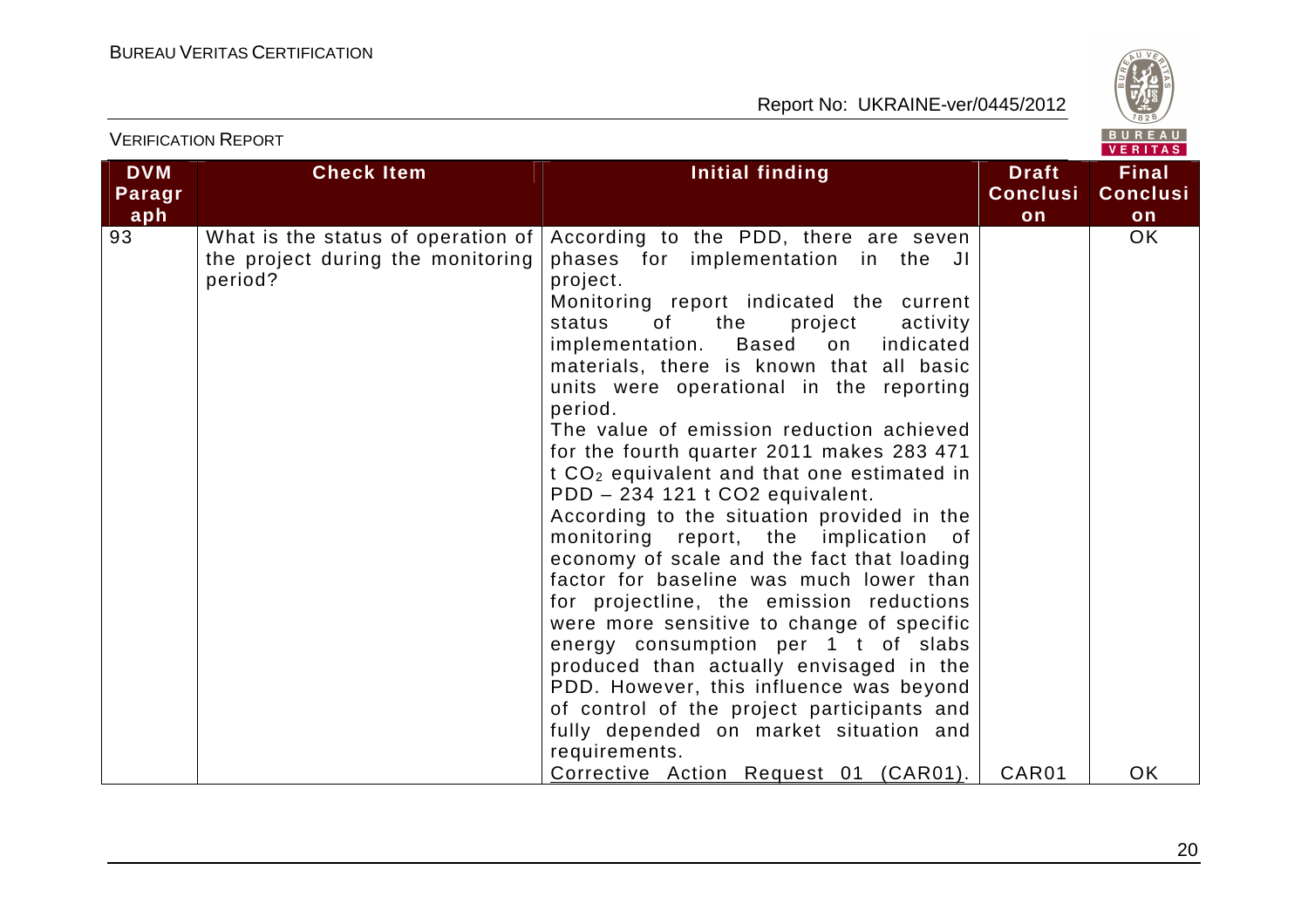

| <b>VERIFICATION REPORT</b>  |                                                                                                                                                                                                                                                                                                                                                                                   |                                                                                                                                                                                                                                                                                                                                                                                                                                                                                            |                                       |                                       |  |
|-----------------------------|-----------------------------------------------------------------------------------------------------------------------------------------------------------------------------------------------------------------------------------------------------------------------------------------------------------------------------------------------------------------------------------|--------------------------------------------------------------------------------------------------------------------------------------------------------------------------------------------------------------------------------------------------------------------------------------------------------------------------------------------------------------------------------------------------------------------------------------------------------------------------------------------|---------------------------------------|---------------------------------------|--|
| <b>DVM</b><br>Paragr<br>aph | <b>Check Item</b>                                                                                                                                                                                                                                                                                                                                                                 | <b>Initial finding</b>                                                                                                                                                                                                                                                                                                                                                                                                                                                                     | <b>Draft</b><br><b>Conclusi</b><br>on | <b>Final</b><br><b>Conclusi</b><br>on |  |
|                             |                                                                                                                                                                                                                                                                                                                                                                                   | Please, provide in more details<br>the<br>explanation of the reasons why there is<br>difference between the value of emission<br>reduction stated in the Monitoring report<br>and emission reduction estimated in the<br>registered PDD.                                                                                                                                                                                                                                                   |                                       |                                       |  |
|                             | <b>Compliance with monitoring plan</b>                                                                                                                                                                                                                                                                                                                                            |                                                                                                                                                                                                                                                                                                                                                                                                                                                                                            |                                       |                                       |  |
| 94                          | Did the monitoring occur in<br>accordance with the monitoring<br>PDD  <br>plan<br>included<br>in<br>the<br>which<br>regarding<br>the  <br>determination has been deemed<br>final and is so listed on the<br><b>UNFCCC JI website?</b>                                                                                                                                             | The monitoring process at PJSC "AISW" is<br>carried out in accordance with the revised<br>monitoring plan included.<br>Data used for calculation of emissions<br>reduction are based on information that is<br>confirmed by PJSC "AISW" documents.                                                                                                                                                                                                                                         | OK.                                   | <b>OK</b>                             |  |
| 95(a)                       | For calculating the emission<br>reductions or enhancements of<br>net removals, were key factors,<br>e.g. those listed in 23 (b) (i)-(vii) $ $<br>above, influencing the baseline<br>emissions or net removals and<br>the activity level of the project<br>and the emissions or removals as<br>well as risks associated with the<br>project taken into account, as<br>appropriate? | According to the monitoring report, there<br>is taken into account key factors (such as<br>emission factor of the fuel, emission factor<br>electricity<br>consumption,<br>for<br>default<br>emission factors etc.), production level,<br>amount of the fuel consumption, market<br>situation and other risks associated with<br>the implementation of the project activity<br>that can influence to the baseline and<br>project emission, and emission reduction<br>due to the JI project. |                                       |                                       |  |
|                             |                                                                                                                                                                                                                                                                                                                                                                                   | Corrective Action Request 02 (CAR02).                                                                                                                                                                                                                                                                                                                                                                                                                                                      | CAR <sub>02</sub>                     | <b>OK</b>                             |  |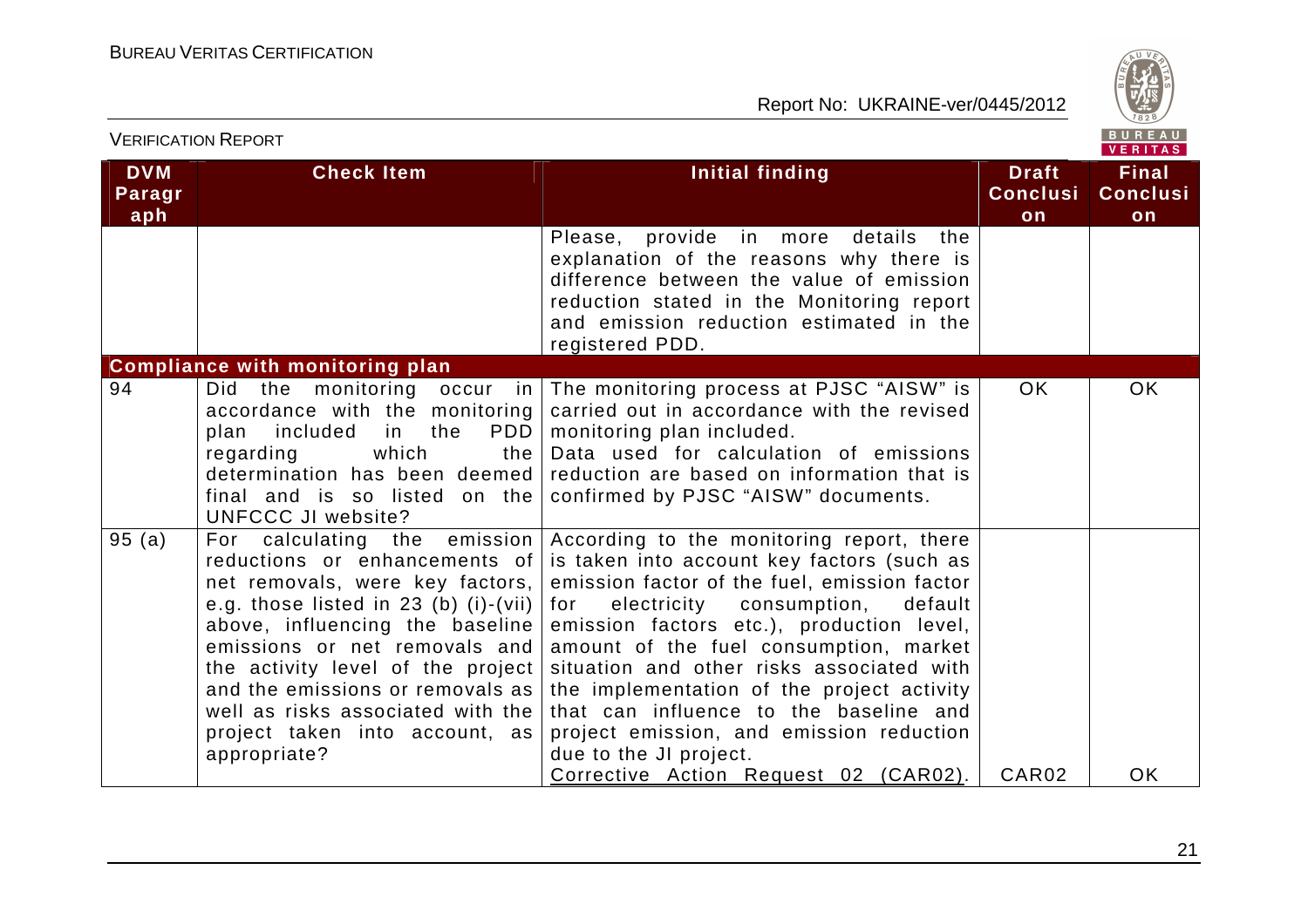

| <b>VERIFICATION REPORT</b>  |                                                                                                                                                                                                                                                           |                                                                                                                                                                                                                                                                                                                                                                                                                                                                                |                                       |                                       |  |
|-----------------------------|-----------------------------------------------------------------------------------------------------------------------------------------------------------------------------------------------------------------------------------------------------------|--------------------------------------------------------------------------------------------------------------------------------------------------------------------------------------------------------------------------------------------------------------------------------------------------------------------------------------------------------------------------------------------------------------------------------------------------------------------------------|---------------------------------------|---------------------------------------|--|
| <b>DVM</b><br>Paragr<br>aph | <b>Check Item</b>                                                                                                                                                                                                                                         | Initial finding                                                                                                                                                                                                                                                                                                                                                                                                                                                                | <b>Draft</b><br><b>Conclusi</b><br>on | <b>Final</b><br><b>Conclusi</b><br>on |  |
|                             |                                                                                                                                                                                                                                                           | According to the requirements of Guidance<br>criteria for baseline setting and<br>on<br>monitoring and the State Environmental<br>Agency,<br>Investment<br>the<br>project<br>participants are encouraged to use country<br>specific values of carbon dioxide emission<br>factors of the fuel.<br>Please,<br>make<br>amendments.                                                                                                                                                |                                       |                                       |  |
| 95(b)                       | data<br>Are<br>used<br>for<br>sources<br>calculating emission reductions<br>or enhancements of net removals<br>clearly identified, reliable and<br>transparent?                                                                                           | Data sources used for calculating emission<br>reductions are clearly identified, reliable<br>and transparent. On site responsible<br>register<br>data<br>from<br>person<br>the<br>equipments<br>measurement<br>and<br>fixed<br>monitoring data to logbooks, monthly data<br>collected to the actual calculation reports.<br>Moreover, there is general database of<br>recording data. As a fact, this database is<br>maintained by Deputy of power engineer of<br>PJSC "AISW". | <b>OK</b>                             | <b>OK</b>                             |  |
| 95 $(c)$                    | Are emission factors, including<br>default emission factors, if used<br>calculating the emission<br>for<br>reductions or enhancements of<br>removals,<br>net<br>selected<br>by <sub>1</sub><br>carefully balancing accuracy and<br>reasonableness,<br>and | In this project different types of emission<br>factors (EF) are used for calculation of<br>emission reduction due to the project<br>activity. For instance, there are used EF of<br>the natural gas, EF of the coal, EF for<br>electricity consumption, and other default<br>emissions factors.                                                                                                                                                                                | <b>OK</b>                             | <b>OK</b>                             |  |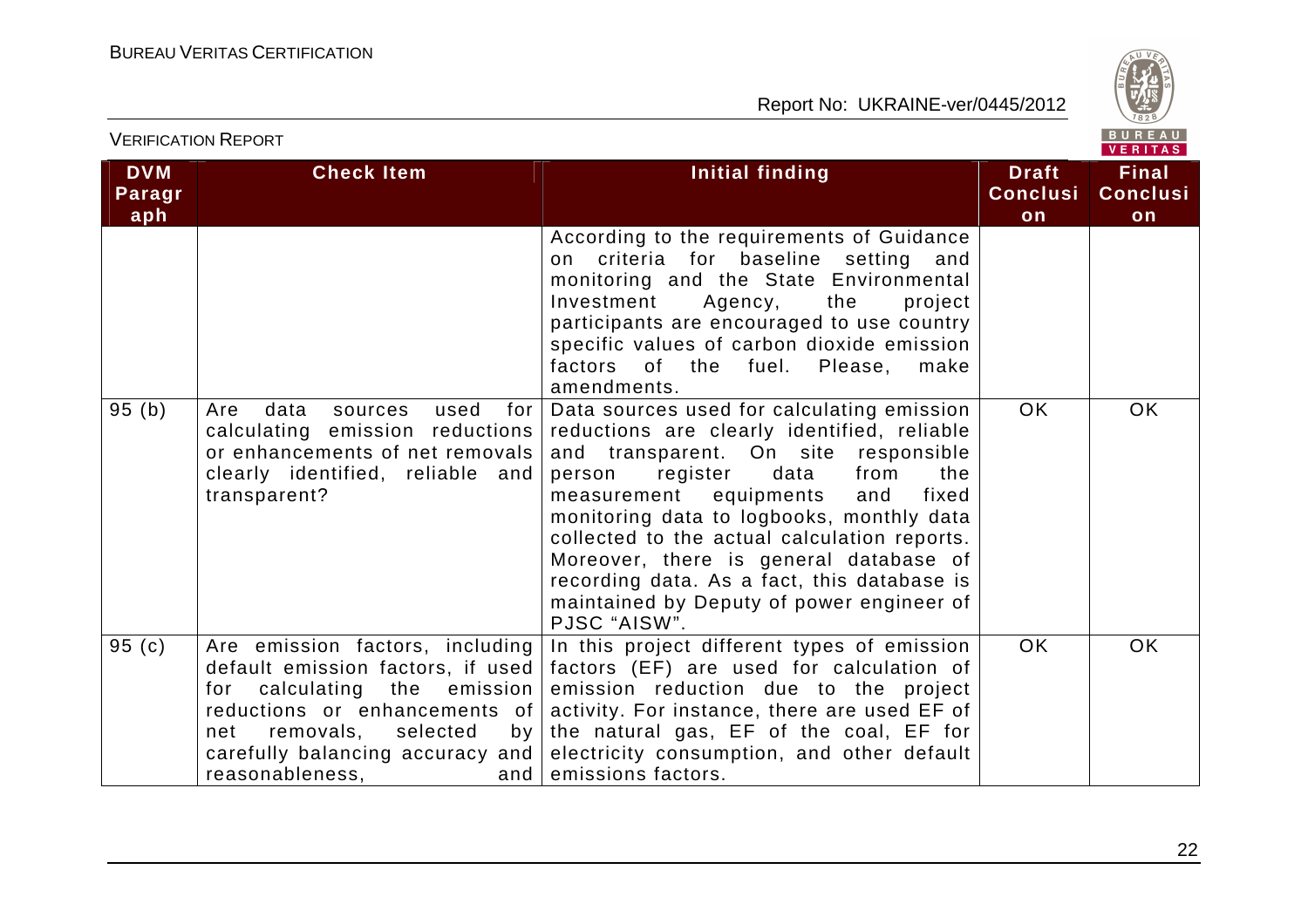

|                             | <b>VERIFICATION REPORT</b>                                                                                                                                                                                                                                                                                                                      | BUREAU<br>VERITAS                                                                                                                                                                                                                                                                                                                                               |                                                             |                                       |  |  |
|-----------------------------|-------------------------------------------------------------------------------------------------------------------------------------------------------------------------------------------------------------------------------------------------------------------------------------------------------------------------------------------------|-----------------------------------------------------------------------------------------------------------------------------------------------------------------------------------------------------------------------------------------------------------------------------------------------------------------------------------------------------------------|-------------------------------------------------------------|---------------------------------------|--|--|
| <b>DVM</b><br>Paragr<br>aph | <b>Check Item</b>                                                                                                                                                                                                                                                                                                                               | Initial finding                                                                                                                                                                                                                                                                                                                                                 | <b>Draft</b><br><b>Conclusi</b><br>$\overline{\mathsf{on}}$ | <b>Final</b><br><b>Conclusi</b><br>on |  |  |
|                             | justified<br>of<br>the<br>appropriately<br>choice?                                                                                                                                                                                                                                                                                              | Based on Order #75 issued by National<br>Environmental<br>Investment Agency of<br>Ukraine, the most recent value of $CO2$<br>emission factor for electricity consumption<br>was used during emission reductions<br>calculation.                                                                                                                                 |                                                             |                                       |  |  |
| 95(d)                       | Is the calculation of emission<br>reductions or enhancements of<br>removals<br>based<br>net<br>on<br>conservative assumptions<br>and<br>the most plausible scenarios in a<br>transparent manner?                                                                                                                                                | The calculation of emission reductions is<br>based on conservative assumptions and<br>plausible<br>the<br>most<br>scenarios<br>in<br>- a<br>transparent manner. As a result<br>. of<br>documents revision, all data connected<br>with estimation of emission reduction is<br>presented through the Monitoring report<br>and excel spreadsheet with calculation. | <b>OK</b>                                                   | <b>OK</b>                             |  |  |
|                             | Applicable to JI SSC projects only                                                                                                                                                                                                                                                                                                              |                                                                                                                                                                                                                                                                                                                                                                 |                                                             |                                       |  |  |
| 96                          | Is the relevant threshold to be<br>classified as JI SSC project not<br>exceeded during the monitoring<br>period on an annual average<br>basis?<br>If the threshold is exceeded, is<br>the maximum emission reduction<br>level estimated in the PDD for<br>the JI SSC project or the bundle<br>the<br>monitoring<br>period<br>for<br>determined? | Not applicable                                                                                                                                                                                                                                                                                                                                                  | N/A                                                         | N/A                                   |  |  |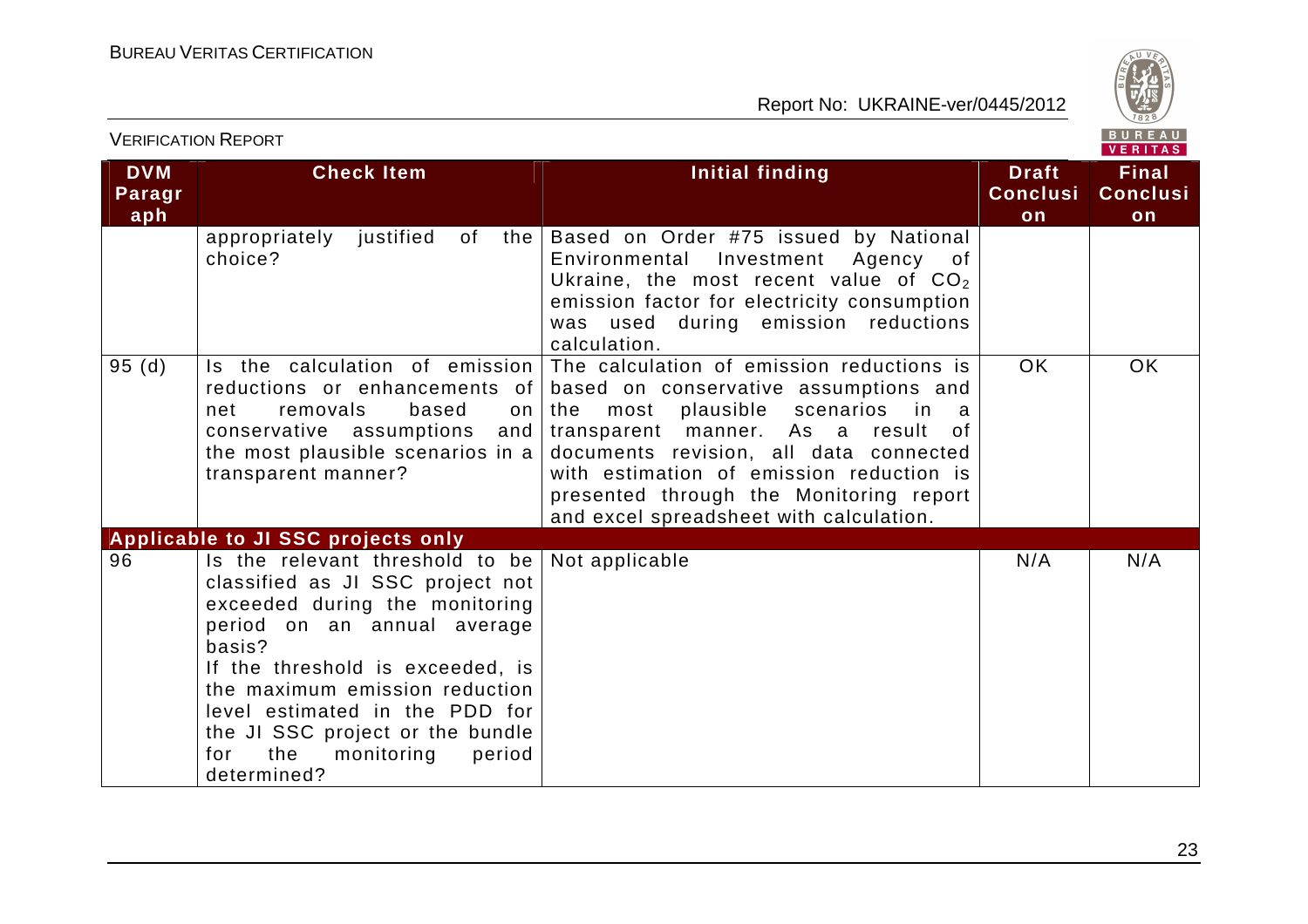

| <b>VERIFICATION REPORT</b>  |                                                                                                                                                                                                                                                                                                                                                                                    | BUREAU<br><b>VERITAS</b>                                                                                                                                                             |                                       |                                       |
|-----------------------------|------------------------------------------------------------------------------------------------------------------------------------------------------------------------------------------------------------------------------------------------------------------------------------------------------------------------------------------------------------------------------------|--------------------------------------------------------------------------------------------------------------------------------------------------------------------------------------|---------------------------------------|---------------------------------------|
| <b>DVM</b><br>Paragr<br>aph | <b>Check Item</b>                                                                                                                                                                                                                                                                                                                                                                  | <b>Initial finding</b>                                                                                                                                                               | <b>Draft</b><br><b>Conclusi</b><br>on | <b>Final</b><br><b>Conclusi</b><br>on |
|                             | Applicable to bundled JI SSC projects only                                                                                                                                                                                                                                                                                                                                         |                                                                                                                                                                                      |                                       |                                       |
| 97 (a)                      | Has the composition of the Not applicable<br>bundle not changed from that is<br>stated in F-JI-SSCBUNDLE?                                                                                                                                                                                                                                                                          |                                                                                                                                                                                      | N/A                                   | N/A                                   |
| 97(b)                       | <u>If</u><br>the<br>determination<br>was<br>conducted on the basis of an<br>overall monitoring plan, have the<br>project participants submitted a<br>common monitoring report?                                                                                                                                                                                                     | Not applicable                                                                                                                                                                       | N/A                                   | N/A                                   |
| 98                          | If the monitoring is based on $a \mid Not$ applicable<br>monitoring plan that provides for<br>overlapping monitoring periods,<br>are the monitoring periods per<br>component of the project clearly<br>specified<br>in the monitoring<br>report?<br>Do the monitoring periods not<br>overlap with those for which<br>verifications<br>already<br>were<br>deemed final in the past? |                                                                                                                                                                                      | N/A                                   | N/A                                   |
|                             | <b>Revision of monitoring plan</b>                                                                                                                                                                                                                                                                                                                                                 |                                                                                                                                                                                      |                                       |                                       |
| 99(a)                       | Applicable only if monitoring plan is revised by project participant<br>the<br><b>Did</b><br>project<br>provide<br>an<br>for the proposed<br>justification<br>revision?                                                                                                                                                                                                            | participants The Monitoring Plan was not revised<br>appropriate during the current reporting period (i.e.,<br>the fourth quarter 2011).<br>Hence, this<br>section is not applicable. | N/A                                   | N/A                                   |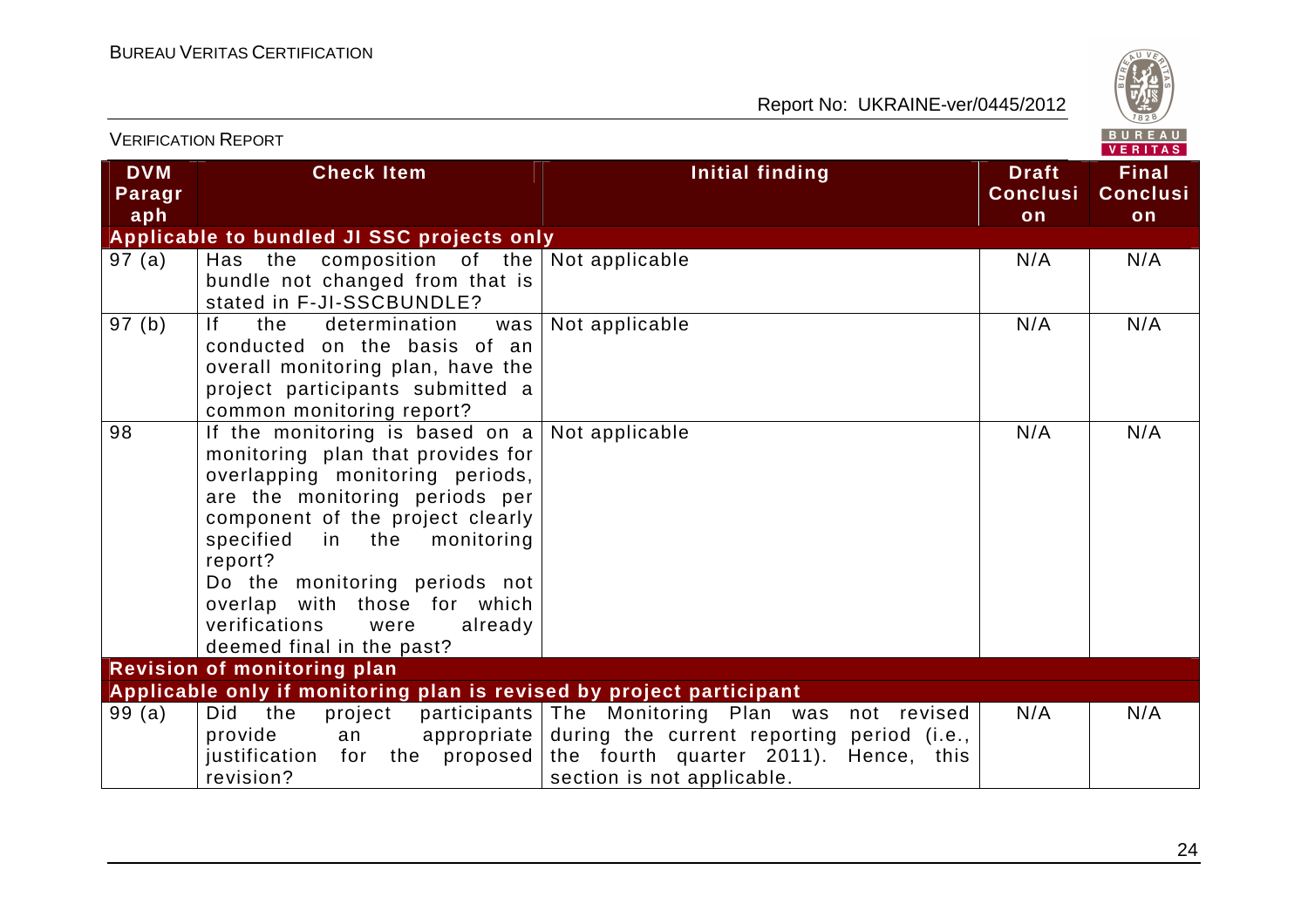

| BUREAU<br><b>VERIFICATION REPORT</b><br>VERITAS |                                                                                                                                                                                                                                                                                                                |                                                                                                                                                                                                                                                                                                                                                                                                                                                                                                                                                                                                                                                                                |                                       |                                       |  |
|-------------------------------------------------|----------------------------------------------------------------------------------------------------------------------------------------------------------------------------------------------------------------------------------------------------------------------------------------------------------------|--------------------------------------------------------------------------------------------------------------------------------------------------------------------------------------------------------------------------------------------------------------------------------------------------------------------------------------------------------------------------------------------------------------------------------------------------------------------------------------------------------------------------------------------------------------------------------------------------------------------------------------------------------------------------------|---------------------------------------|---------------------------------------|--|
| <b>DVM</b><br>Paragr<br>aph                     | <b>Check Item</b>                                                                                                                                                                                                                                                                                              | <b>Initial finding</b>                                                                                                                                                                                                                                                                                                                                                                                                                                                                                                                                                                                                                                                         | <b>Draft</b><br><b>Conclusi</b><br>on | <b>Final</b><br><b>Conclusi</b><br>on |  |
| 99 (b)                                          | proposed revision   Not applicable.<br>the<br>Does<br>improve the accuracy and/or<br>applicability<br>of<br>information<br>collected compared to<br>the<br>original monitoring plan without<br>changing conformity with the<br>relevant rules and regulations for<br>the establishment of monitoring<br>plans? |                                                                                                                                                                                                                                                                                                                                                                                                                                                                                                                                                                                                                                                                                | N/A                                   | N/A                                   |  |
|                                                 | Data management                                                                                                                                                                                                                                                                                                |                                                                                                                                                                                                                                                                                                                                                                                                                                                                                                                                                                                                                                                                                |                                       |                                       |  |
| 101 $(a)$                                       | Is the implementation of data Procedures of<br>collection<br>procedures<br>in I<br>accordance with the monitoring<br>plan, including the quality control<br>and<br>quality<br>assurance<br>procedures?                                                                                                         | data<br>collection<br>are<br>implemented in compliance with<br>the<br>revised monitoring plan. There is used<br>system of data collection<br>on<br><b>FER</b><br>consumption. Also, used<br>measuring<br>equipment, such as scales, gas meters,<br>water meters, steam meters, electricity<br>consumption meters. Monitoring data of<br>the project is monitored continuously due<br>specific<br>monitoring<br>system<br>and<br>to<br>measurement equipments.<br>Corrective Action Request 03 (CAR03).<br>Please, update the information about the<br>internal audits on compliance to the<br>certified<br>environmental<br>management<br>system during the monitoring period. | CAR03                                 | <b>OK</b>                             |  |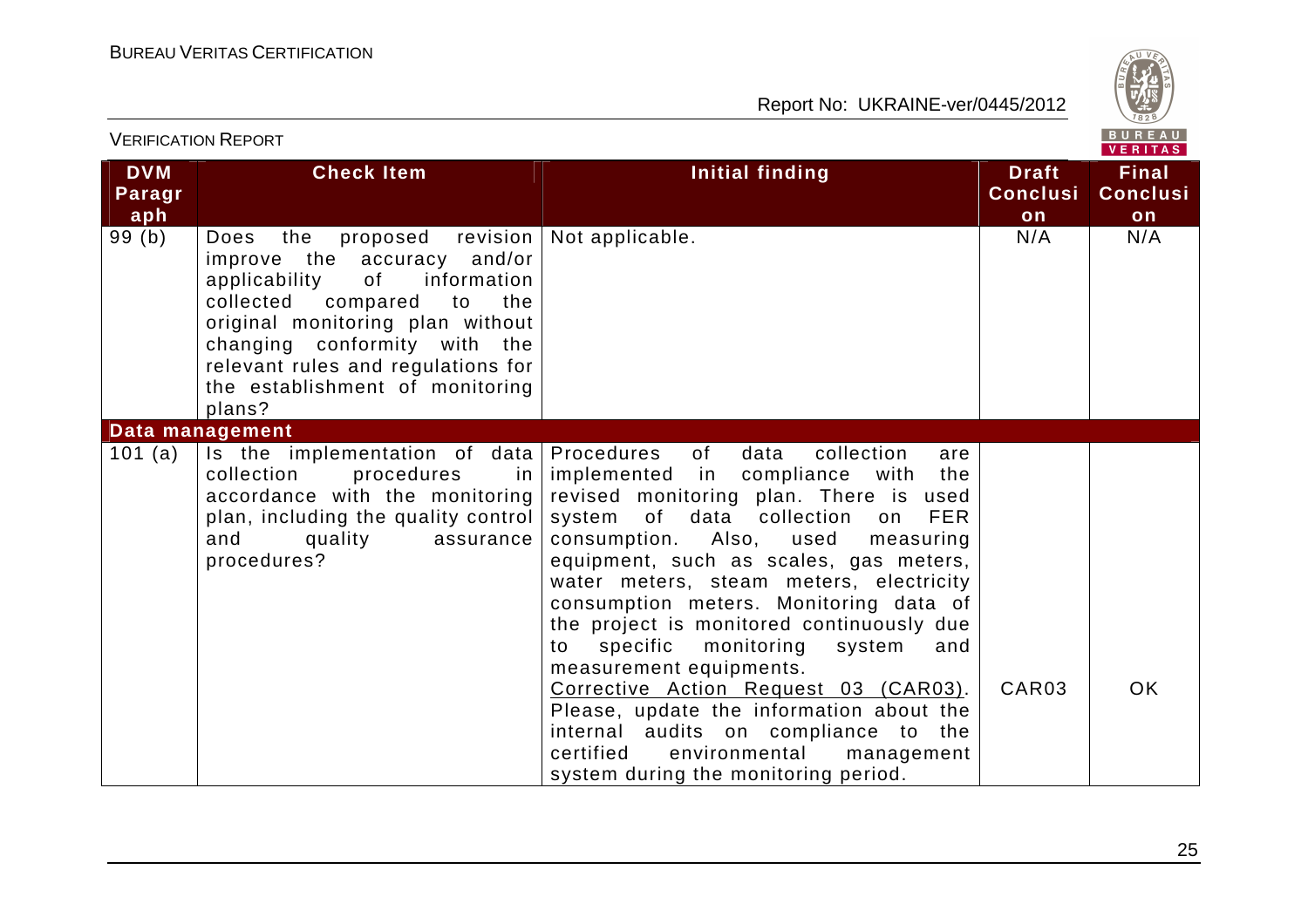

|                      | $ V $ ERIIAS                                                                                                                   |                                                                                                                                                                                                                                                                                                                                                                                                                                                                                    |                                 |                                                              |  |
|----------------------|--------------------------------------------------------------------------------------------------------------------------------|------------------------------------------------------------------------------------------------------------------------------------------------------------------------------------------------------------------------------------------------------------------------------------------------------------------------------------------------------------------------------------------------------------------------------------------------------------------------------------|---------------------------------|--------------------------------------------------------------|--|
| <b>DVM</b><br>Paragr | <b>Check Item</b>                                                                                                              | <b>Initial finding</b>                                                                                                                                                                                                                                                                                                                                                                                                                                                             | <b>Draft</b><br><b>Conclusi</b> | <b>Final</b><br><b>Conclusi</b>                              |  |
| aph                  |                                                                                                                                |                                                                                                                                                                                                                                                                                                                                                                                                                                                                                    | on                              | on                                                           |  |
|                      |                                                                                                                                | Corrective Action Request 04 (CAR04).<br>Please, provide documented evidences<br>that justify the training performance at<br>PJSC "AISW" during the monitoring period<br>(i.e., the fourth quarter 2011).                                                                                                                                                                                                                                                                          | CAR04                           | OK                                                           |  |
| 101 (b)              | Is the function of the monitoring<br>including<br>equipment,<br>its<br>calibration status, is in order?                        | All<br>monitoring<br>equipments<br>have<br>calibration. It is calibrated with periodic<br>frequency (passport state the calibration<br>frequency for every device) according to<br>the national regulations.<br>During site visit verifiers received and<br>reviewed passports of some measurement<br>equipment on a spot-check basis.<br>Forward Action Request 01 (FAR01).<br>Please, improve the list of monitoring<br>equipment by revising<br>and<br>updating<br>present one. | FAR01                           | FAR01<br>should be<br>checked<br>during next<br>verification |  |
| 101(c)               | Are the evidence and records<br>the<br>for<br>monitoring<br>used<br>traceable<br>maintained<br>in a<br>manner?                 | The evidence and records used for the<br>monitoring are maintained on site of every<br>device and in technical department in a<br>traceable manner.                                                                                                                                                                                                                                                                                                                                | OK.                             | OK                                                           |  |
| 101(d)               | collection<br>Is I<br>data<br>and<br>the<br>management system for<br>the<br>project in accordance with the<br>monitoring plan? | The data collection and management<br>system for the project is in accordance<br>with<br>revised<br>monitoring<br>the<br>plan.<br>Implementation of monitoring system was                                                                                                                                                                                                                                                                                                          | <b>OK</b>                       | <b>OK</b>                                                    |  |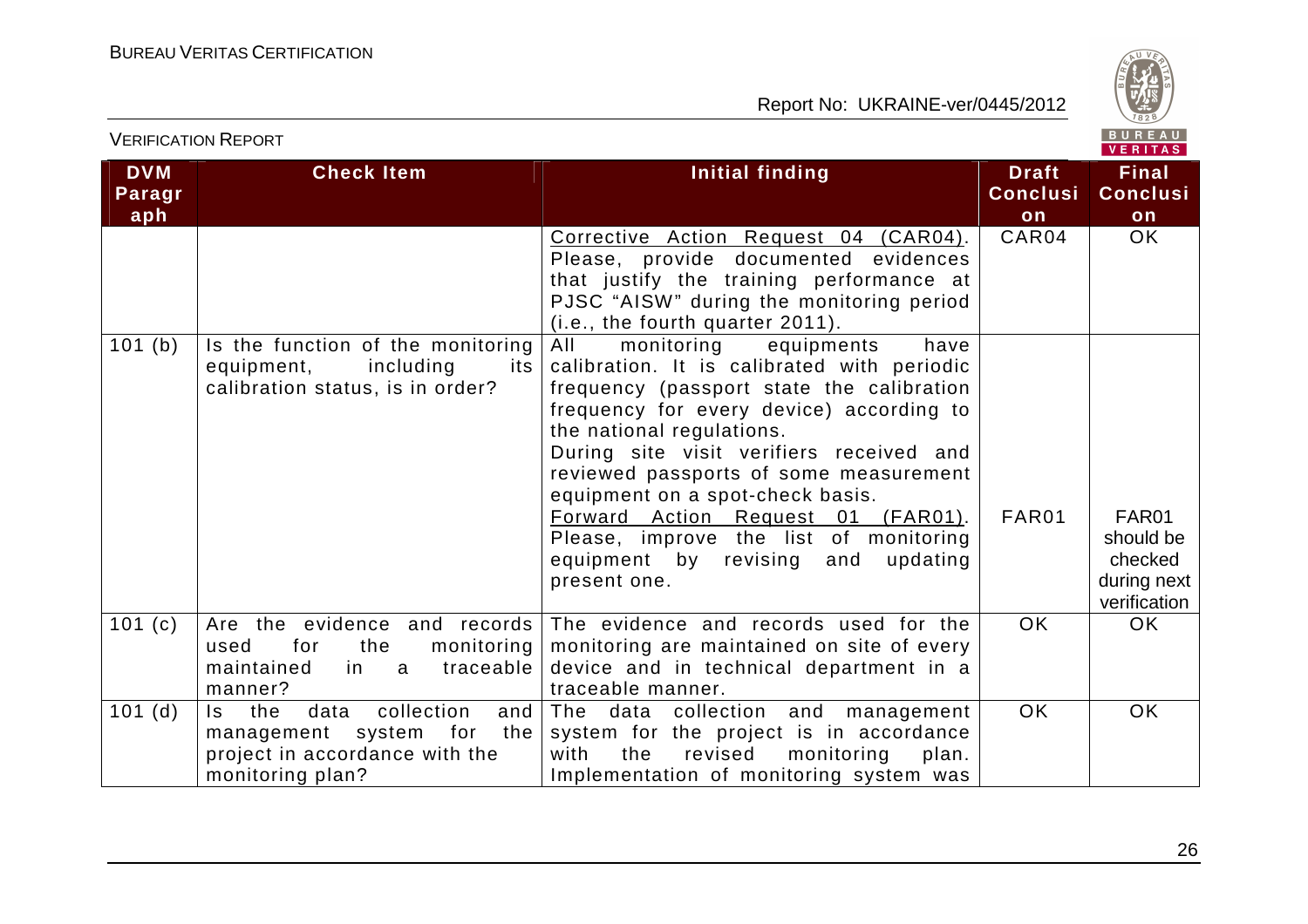

|                             | <b>VERIFICATION REPORT</b>                                                                                                                                                 |                                                                                                                              |                                       | BUREAU<br><b>VERITAS</b>              |
|-----------------------------|----------------------------------------------------------------------------------------------------------------------------------------------------------------------------|------------------------------------------------------------------------------------------------------------------------------|---------------------------------------|---------------------------------------|
| <b>DVM</b><br>Paragr<br>aph | <b>Check Item</b>                                                                                                                                                          | Initial finding                                                                                                              | <b>Draft</b><br><b>Conclusi</b><br>on | <b>Final</b><br><b>Conclusi</b><br>on |
|                             |                                                                                                                                                                            | checked through site visit, and concluded<br>that monitoring system is completely in<br>accordance with the monitoring plan. |                                       |                                       |
|                             |                                                                                                                                                                            | Verification regarding programs of activities (additional elements for assessment)                                           |                                       |                                       |
| 102                         | Is any JPA that has not been<br>added to the JI PoA not verified?                                                                                                          | Not applicable                                                                                                               | N/A                                   | N/A                                   |
| 103                         | Is the verification based on the<br>monitoring reports of all JPAs to<br>be verified?                                                                                      | Not applicable                                                                                                               | N/A                                   | N/A                                   |
| 103                         | Does the verification ensure the<br>accuracy and conservativeness<br>of the emission reductions or<br>of the control<br>enhancements<br>removals<br>generated by each JPA? | Not applicable                                                                                                               | N/A                                   | N/A                                   |
| 104                         | Does the monitoring period not<br>overlap with previous monitoring<br>periods?                                                                                             | Not applicable                                                                                                               | N/A                                   | N/A                                   |
| 105                         | If<br>AIE<br>the<br>of<br>learns<br>an<br>erroneously included JPA, has<br>the AIE informed the JISC of its<br>findings in writing?                                        | Not applicable                                                                                                               | N/A                                   | N/A                                   |
|                             | Applicable to sample-based approach only                                                                                                                                   |                                                                                                                              |                                       |                                       |
| 106                         | Does the sampling plan prepared  <br>by the AIE:<br>(a) Describe its sample selection,<br>taking into                                                                      | Not applicable                                                                                                               | N/A                                   | N/A                                   |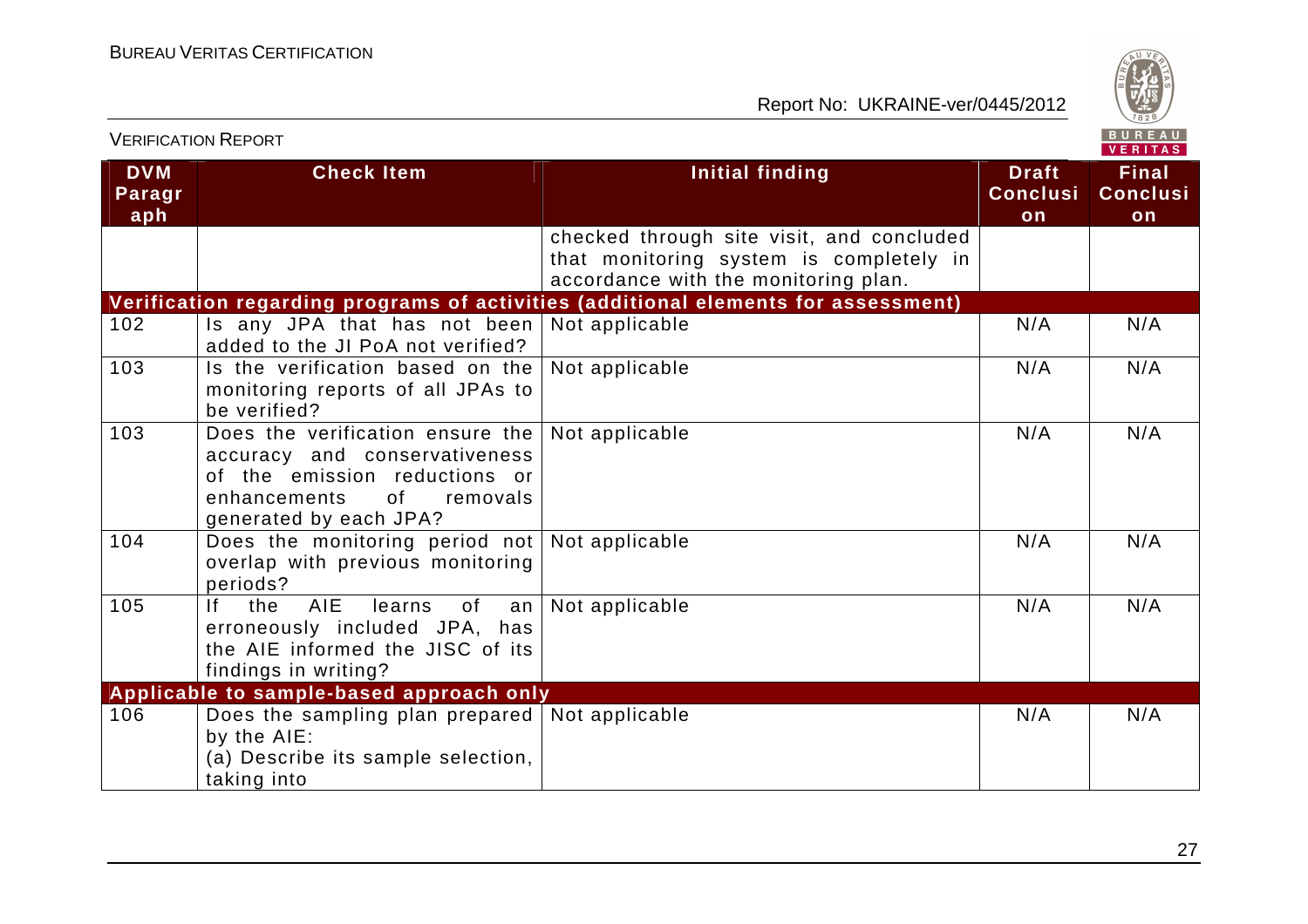

|                             | <b>VERIFICATION REPORT</b>                                                                                                                                                                                                                                                                                                                                                                                                                                                                                                                                                                                                                                                                                                                                    | BUREAU<br>VERITAS      |                                       |                                       |
|-----------------------------|---------------------------------------------------------------------------------------------------------------------------------------------------------------------------------------------------------------------------------------------------------------------------------------------------------------------------------------------------------------------------------------------------------------------------------------------------------------------------------------------------------------------------------------------------------------------------------------------------------------------------------------------------------------------------------------------------------------------------------------------------------------|------------------------|---------------------------------------|---------------------------------------|
| <b>DVM</b><br>Paragr<br>aph | <b>Check Item</b>                                                                                                                                                                                                                                                                                                                                                                                                                                                                                                                                                                                                                                                                                                                                             | <b>Initial finding</b> | <b>Draft</b><br><b>Conclusi</b><br>on | <b>Final</b><br><b>Conclusi</b><br>on |
|                             | account that:<br>(i) For each verification that<br>uses a sample-based approach,<br>the sample selection shall be<br>sufficiently representative of the<br>JPAs in the JI PoA such<br>extrapolation to<br>all<br><b>JPAs</b><br>identified for that verification is<br>reasonable, taking into account<br>differences<br>among<br>the<br>characteristics of JPAs, such<br>as:<br>- The types of JPAs;<br>The complexity of the<br>applicable technologies and/or<br>measures used;<br>- The geographical location of<br>each JPA;<br>- The amounts of expected<br>emission reductions of the<br>JPAs being verified;<br>- The number of JPAs for<br>which emission reductions are<br>being verified;<br>The length of monitoring<br>periods of the JPAs being |                        |                                       |                                       |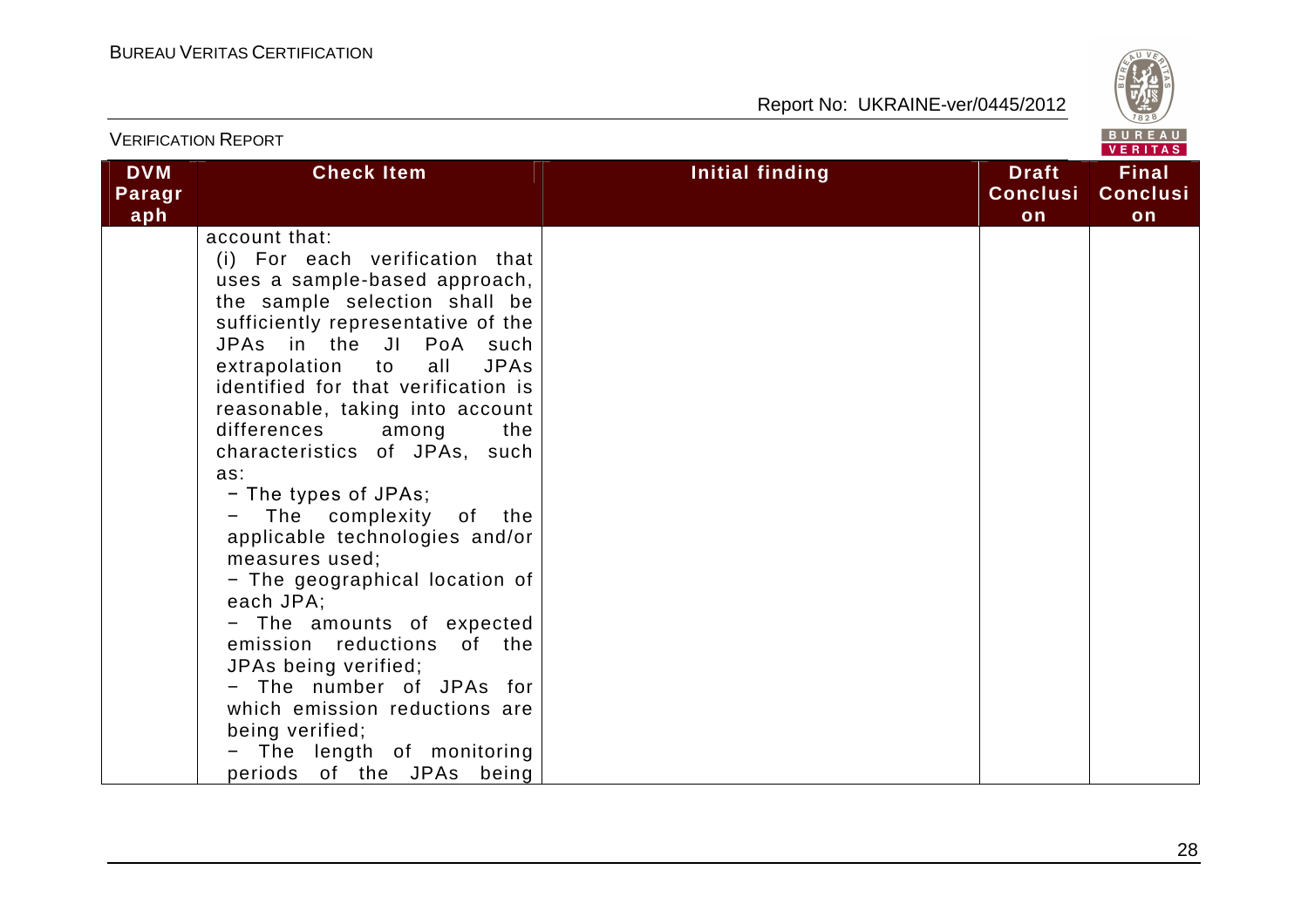

| BUREAU<br><b>VERIFICATION REPORT</b><br><b>VERITAS</b> |                                                                                                                                                                                                                                                                                                                                                                                                                      |                        |                                       |                                       |
|--------------------------------------------------------|----------------------------------------------------------------------------------------------------------------------------------------------------------------------------------------------------------------------------------------------------------------------------------------------------------------------------------------------------------------------------------------------------------------------|------------------------|---------------------------------------|---------------------------------------|
| <b>DVM</b><br>Paragr<br>aph                            | <b>Check Item</b>                                                                                                                                                                                                                                                                                                                                                                                                    | <b>Initial finding</b> | <b>Draft</b><br><b>Conclusi</b><br>on | <b>Final</b><br><b>Conclusi</b><br>on |
|                                                        | verified; and<br>- The samples selected for<br>prior verifications, if any?                                                                                                                                                                                                                                                                                                                                          |                        |                                       |                                       |
| 107                                                    | Is the sampling plan ready for<br>through<br>publication<br>the<br>secretariat along with<br>the<br>verification report and supporting<br>documentation?                                                                                                                                                                                                                                                             | Not applicable         | N/A                                   | N/A                                   |
| 108                                                    | made<br>site<br>the<br><b>AIE</b><br>Has<br>inspections of at least the square<br>root of the number of total JPAs,<br>rounded to the upper whole<br>number? If the AIE makes no site<br>inspections<br>fewer<br>site<br>or<br>inspections than the square root<br>of the number of total JPAs,<br>rounded to the upper whole<br>number, then does the AIE<br>provide a reasonable explanation<br>and justification? | Not applicable         | N/A                                   | N/A                                   |
| 109                                                    | Is the sampling plan available for $ $<br>submission to the secretariat for<br>the JISC.s ex ante assessment?<br>(Optional)                                                                                                                                                                                                                                                                                          | Not applicable         | N/A                                   | N/A                                   |
| 110                                                    | If the AIE learns of a fraudulently<br>included JPA, a fraudulently                                                                                                                                                                                                                                                                                                                                                  | Not applicable         | N/A                                   | N/A                                   |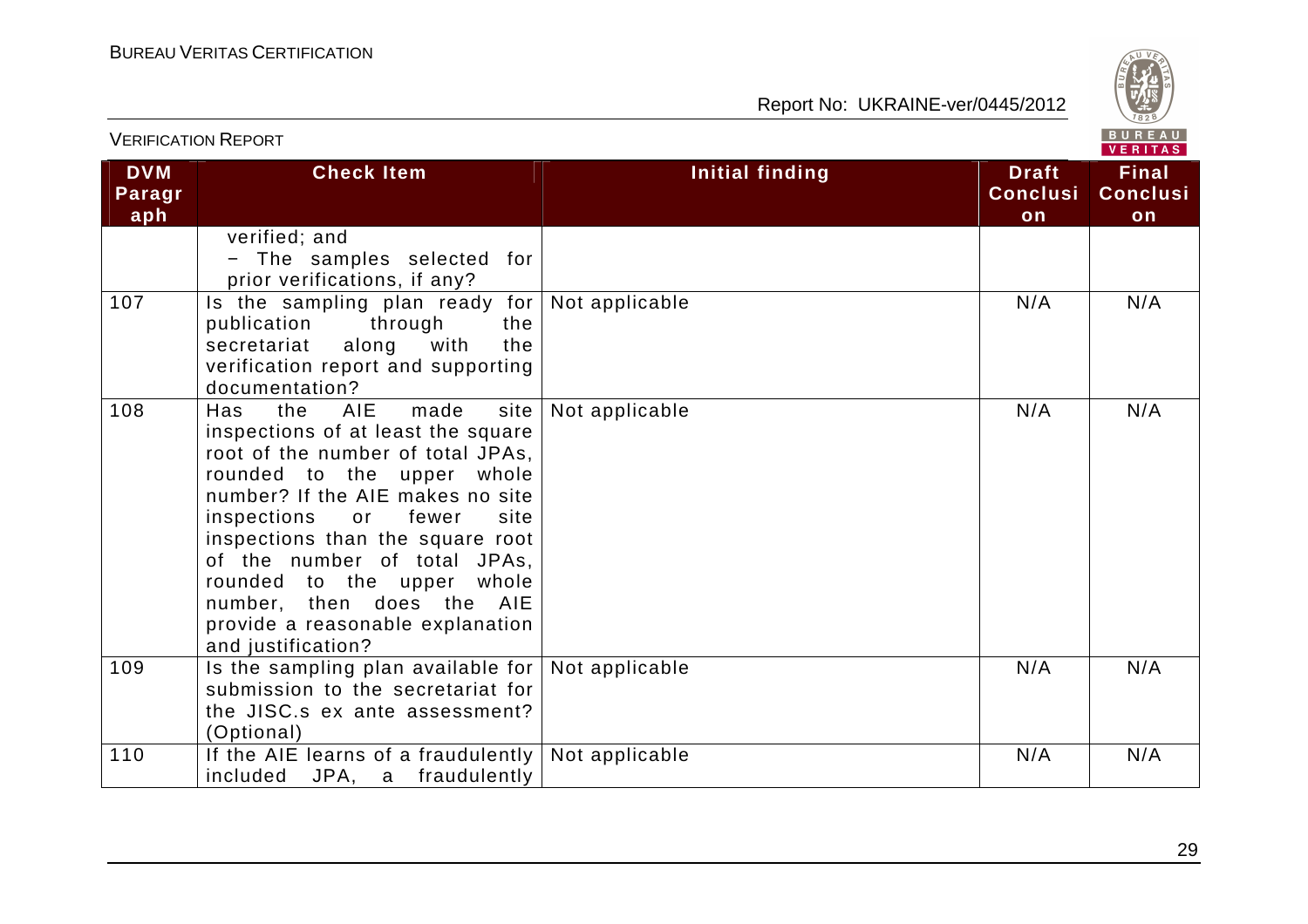| ι.<br>U.<br>v<br>7828 |
|-----------------------|
| Е<br>۹b<br>s.<br>IS.  |

| <b>VERIFICATION REPORT</b>  |                                                                                                                                                    |                 |                     | <b>BUREAU</b><br><b>VERITAS</b>                |
|-----------------------------|----------------------------------------------------------------------------------------------------------------------------------------------------|-----------------|---------------------|------------------------------------------------|
| <b>DVM</b><br>Paragr<br>aph | <b>Check Item</b>                                                                                                                                  | Initial finding | <b>Draft</b><br>on. | <b>Final</b><br>Conclusi Conclusi<br><b>on</b> |
|                             | monitored JPA or an inflated<br>number of emission reductions<br>claimed in a JI PoA, has the AIE<br>informed the JISC of the fraud in<br>writing? |                 |                     |                                                |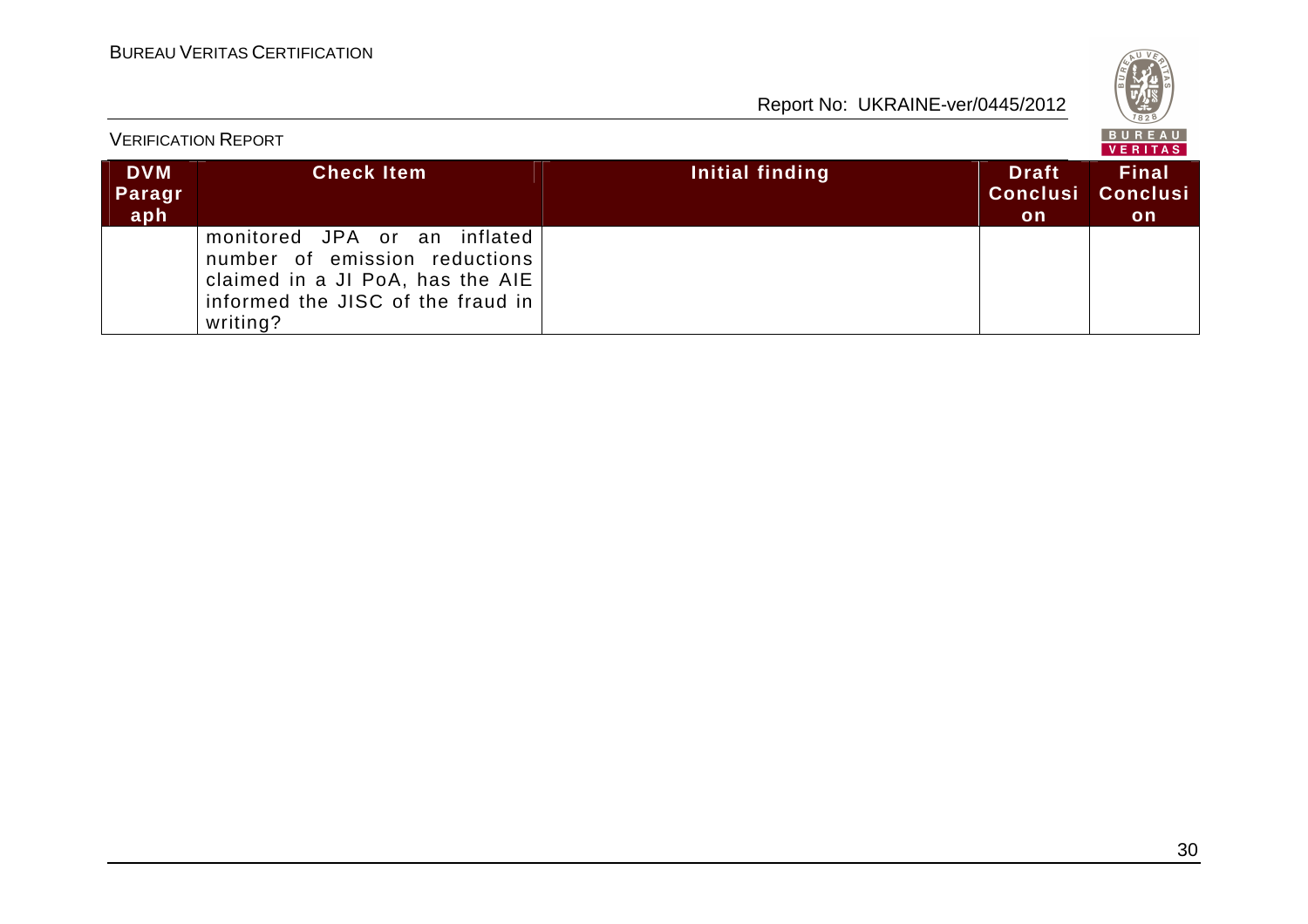

#### VERIFICATION REPORT

### **Table 2 Resolution of Corrective Action and Clarification Requests**

| Draft report clarifications and<br>corrective action requests by<br>verification team                                                                                                                                                                                                              | Ref. to<br>checkli<br>st<br>questio<br>n in<br>table 1 | <b>Summary of project</b><br>participant response                                                                                                                                                                                                                                                                                                                                                                                                                                                                                                                                                                                        | <b>Verification team</b><br>conclusion                                                                                                                        |
|----------------------------------------------------------------------------------------------------------------------------------------------------------------------------------------------------------------------------------------------------------------------------------------------------|--------------------------------------------------------|------------------------------------------------------------------------------------------------------------------------------------------------------------------------------------------------------------------------------------------------------------------------------------------------------------------------------------------------------------------------------------------------------------------------------------------------------------------------------------------------------------------------------------------------------------------------------------------------------------------------------------------|---------------------------------------------------------------------------------------------------------------------------------------------------------------|
| Action<br>01<br>Corrective<br>Request<br><u>(CAR01)</u> . Please, provide in more<br>details the explanation of the reasons<br>why there is difference between the<br>value of emission reduction stated in<br>the Monitoring report and emission<br>reduction estimated in the registered<br>PDD. | Table 1,<br>93                                         | insignificant difference<br>The<br>between the value of emission<br>reduction that were actually verification team, and all<br>generated during the fourth<br>quarter of 2011 and emission<br>reduction<br>estimated<br>in the<br>registered PDD is caused by<br>following reasons: the baseline<br>of the project is developed<br>on the real<br>based<br>steel<br>manufacturing process as well<br>as the project line; the emission<br>reductions are more sensitive<br>to change of specific energy<br>consumption per 1 t of slabs<br>produced<br>than<br>actually<br>envisaged in the PDD because<br>of impact of economy of scale | More detailed explanation<br>provided<br>the<br>was<br>to<br>data were justified with<br>documented<br>evidences.<br>That<br>why<br>issue<br>is<br>is closed. |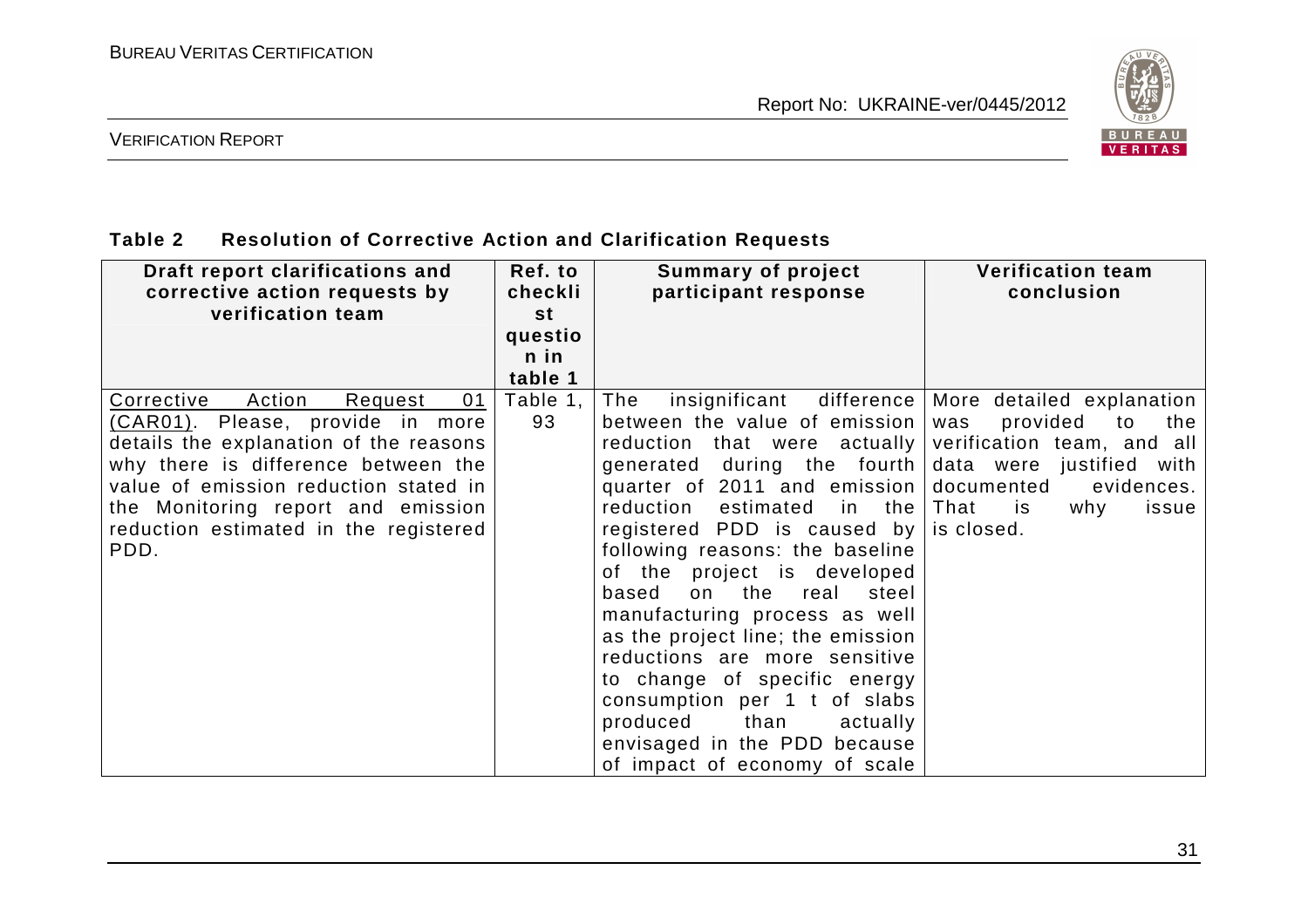

| <b>VERIFICATION REPORT</b>                                                                                                                                                                                                                                                                                                                                                                        |                                                        |                                                                                                                                                                                                                                                                                                                                                                                                                                                                                                                                                                                                                                                                                                                                                                                                                                    | BUREAU<br>VERITAS                      |
|---------------------------------------------------------------------------------------------------------------------------------------------------------------------------------------------------------------------------------------------------------------------------------------------------------------------------------------------------------------------------------------------------|--------------------------------------------------------|------------------------------------------------------------------------------------------------------------------------------------------------------------------------------------------------------------------------------------------------------------------------------------------------------------------------------------------------------------------------------------------------------------------------------------------------------------------------------------------------------------------------------------------------------------------------------------------------------------------------------------------------------------------------------------------------------------------------------------------------------------------------------------------------------------------------------------|----------------------------------------|
| Draft report clarifications and<br>corrective action requests by<br>verification team                                                                                                                                                                                                                                                                                                             | Ref. to<br>checkli<br>st<br>questio<br>n in<br>table 1 | <b>Summary of project</b><br>participant response                                                                                                                                                                                                                                                                                                                                                                                                                                                                                                                                                                                                                                                                                                                                                                                  | <b>Verification team</b><br>conclusion |
| <b>Action</b><br>Corrective<br>Request<br>02<br>(CAR02).<br>According<br>the<br>to<br>requirements of Guidance on criteria<br>for baseline setting and monitoring<br>the<br>State<br>Environmental<br>and<br>Investment Agency,<br>the<br>project<br>participants are encouraged to use<br>country specific values of carbon<br>dioxide emission factors of the fuel.<br>Please, make amendments. | Table 1,<br>95(a)                                      | and the fact that loading factor<br>for baseline is much lower than<br>for project line; the market<br>influence on the crap iron<br>specific consumption; use of<br>national and specific emission<br>factors.<br>information<br>Such<br>is<br>now<br>included in the modified MR.<br>Monitoring report is already The choice of the project<br>using specific values of carbon developer was described,<br>dioxide emission factors for fuel<br>based<br>specific<br>carbon<br>on<br>content or calorific value of<br>fuel. Emission factors for coke,<br>coal, coal electrodes, lime and<br>dolomite are based on IPCC<br>data due to the fact that<br>national data are not officially<br>approved<br>national<br>by the<br>designating entity. As soon as<br>they<br>approved,<br>are<br>the<br>corresponding changes will be | so the issue is closed.                |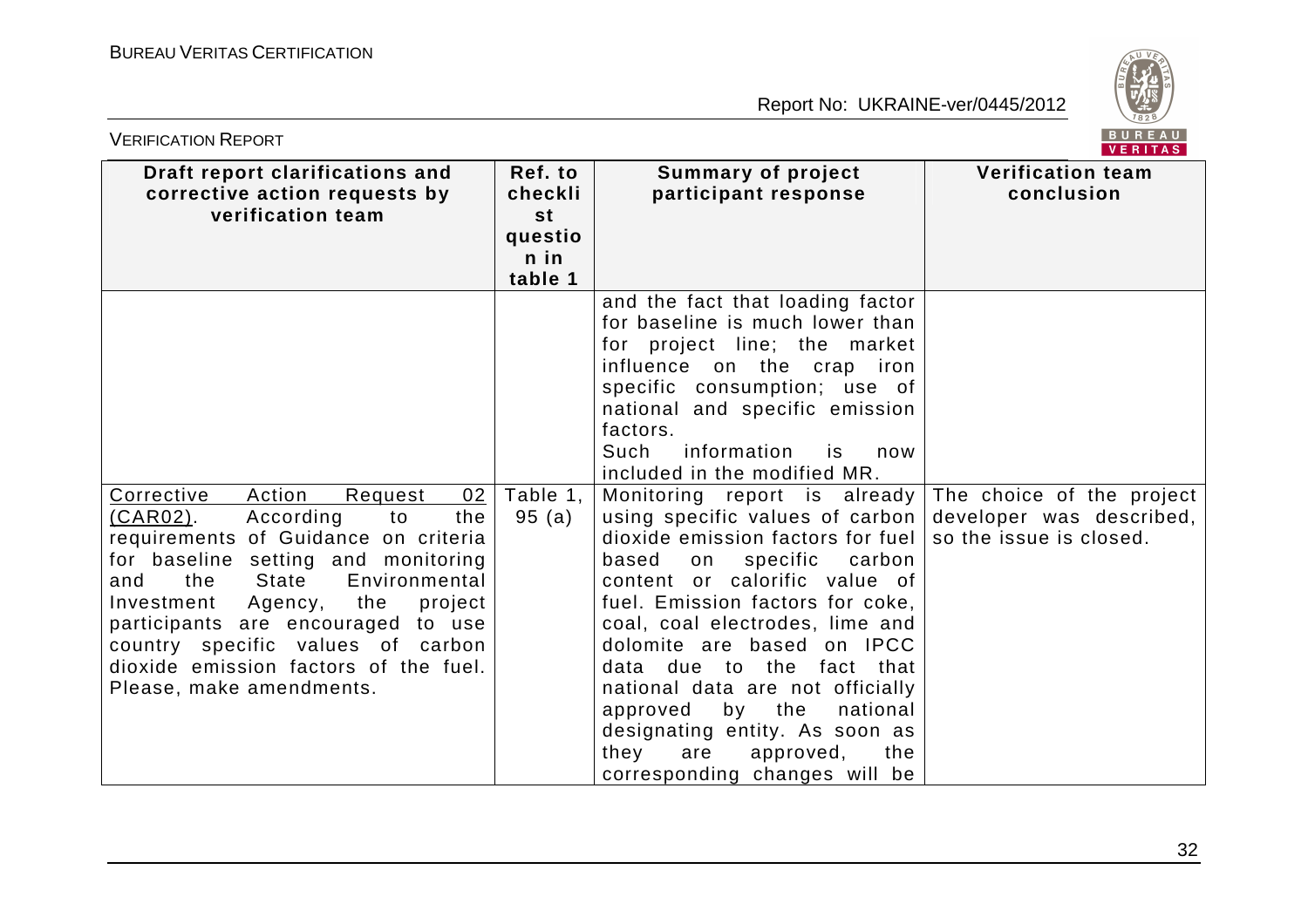

| BUREAU<br><b>VERIFICATION REPORT</b><br><b>VERITAS</b>                                                                                                                                                                                         |                                                          |                                                                                                                                                                                                                                                                                                                                                                |                                                                                                                                                                                                            |  |
|------------------------------------------------------------------------------------------------------------------------------------------------------------------------------------------------------------------------------------------------|----------------------------------------------------------|----------------------------------------------------------------------------------------------------------------------------------------------------------------------------------------------------------------------------------------------------------------------------------------------------------------------------------------------------------------|------------------------------------------------------------------------------------------------------------------------------------------------------------------------------------------------------------|--|
| Draft report clarifications and<br>corrective action requests by<br>verification team                                                                                                                                                          | Ref. to<br>checkli<br>st<br>questio<br>$n$ in<br>table 1 | <b>Summary of project</b><br>participant response                                                                                                                                                                                                                                                                                                              | <b>Verification team</b><br>conclusion                                                                                                                                                                     |  |
| Corrective<br>Action<br>03<br>Request<br>update<br>$(CAR03)$ .<br>Please,<br>the<br>information about the internal audits<br>compliance<br>certified<br>to<br>the<br>on<br>environmental management<br>system<br>during the monitoring period. | Table 1,<br>101 (a)                                      | incorporated into the monitoring<br>reports.<br>Information about the internal<br>audits on compliance to the<br>certified<br>environmental<br>management system during this<br>monitoring<br>period<br>is<br>now<br>updated in the modified MR.                                                                                                               | The<br>information<br>was<br>amended according to the<br>latest documents for the<br>monitoring<br>period<br>that<br>confirm the internal audits<br>performance in the frame<br>of JI project realization. |  |
| Corrective<br>Action<br>Request<br>04<br>(CAR04). Please, provide documented<br>evidences that justify the training<br>performance at PJSC "AISW" during<br>the monitoring period (i.e., the fourth<br>quarter 2011).                          | Table 1,<br>101 (a)                                      | During this monitoring period<br>the direction of AISW organized<br>professional training for sinter<br>plant, blast-furnace shop and<br>oxygen-converter plant staff<br>under the programs of AISW<br>staff professional training. The<br>professional<br>certificate<br>on<br>training during fourth quarter of<br>2011 was<br>provided to the<br>verifiers. | Thus, issue is closed.<br>The<br>document<br>was<br>provided by the project<br>participant. Based on the<br>results<br>0f<br>document<br>revision, issue is closed.                                        |  |
| Forward Action Request 01 (FAR01).<br>Please, improve the list of monitoring                                                                                                                                                                   | Table 1,<br>101(b)                                       | The improved and clearer list of   The issue will be checked  <br>monitoring equipment will be during the verification of                                                                                                                                                                                                                                      |                                                                                                                                                                                                            |  |